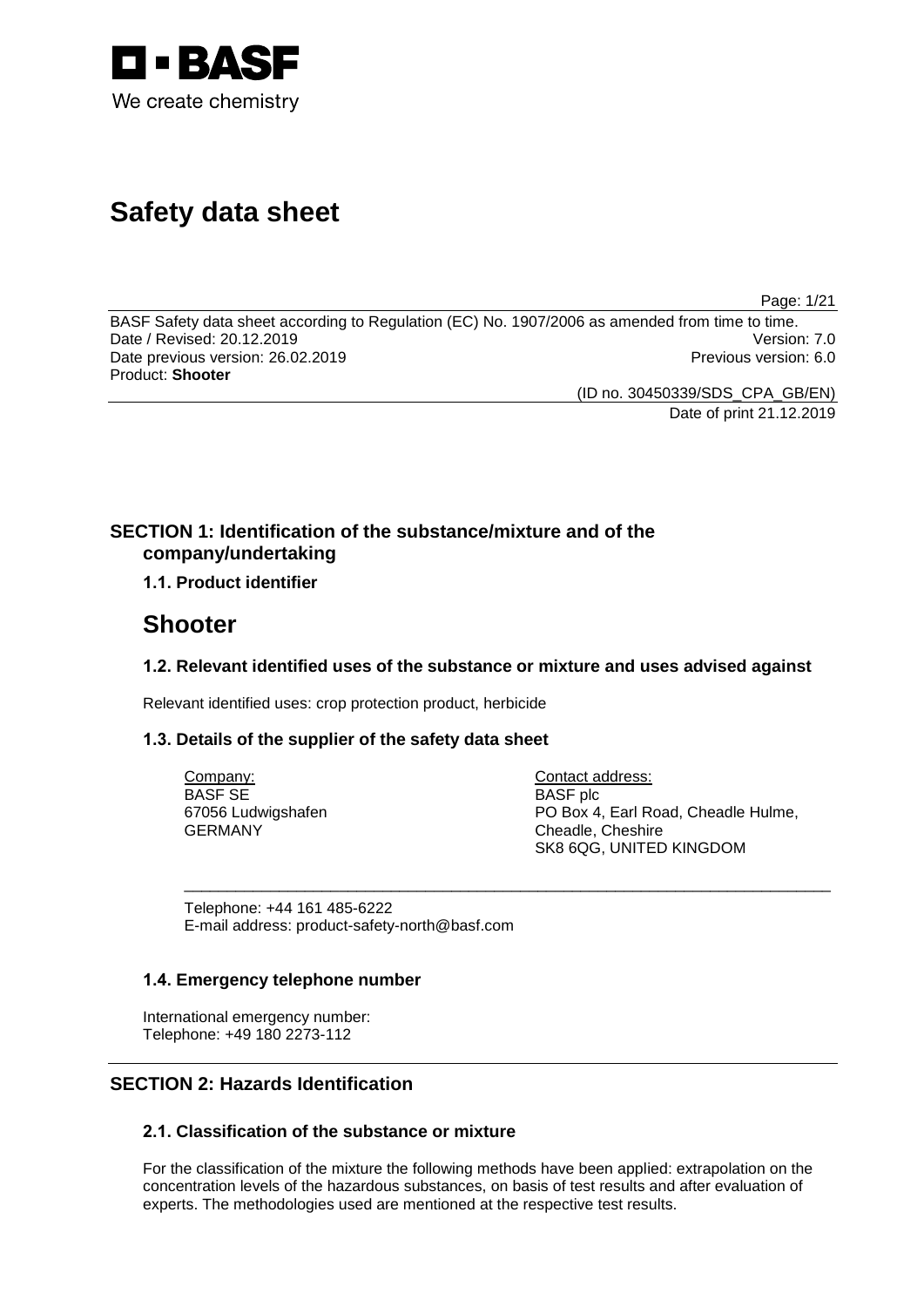Page: 2/21

BASF Safety data sheet according to Regulation (EC) No. 1907/2006 as amended from time to time. Date / Revised: 20.12.2019 Version: 7.0<br>Date previous version: 26.02.2019 Version: 7.0 Date previous version: 26.02.2019 Product: **Shooter**

> (ID no. 30450339/SDS\_CPA\_GB/EN) Date of print 21.12.2019

## According to Regulation (EC) No 1272/2008 [CLP]

Asp. Tox. 1 Acute Tox. 4 (oral) Skin Corr./Irrit. 2 Aquatic Acute 1 Aquatic Chronic 1

H315, H302, H304, H400, H410, EUH401

For the classifications not written out in full in this section the full text can be found in section 16.

## **2.2. Label elements**

Globally Harmonized System (GHS) in accordance with UK regulations.

Pictogram:



Signal Word: Danger

| <b>Hazard Statement:</b> |                                                                                              |
|--------------------------|----------------------------------------------------------------------------------------------|
| H315                     | Causes skin irritation.                                                                      |
| H302                     | Harmful if swallowed.                                                                        |
| H304                     | May be fatal if swallowed and enters airways.                                                |
| H400                     | Very toxic to aquatic life.                                                                  |
| H410                     | Very toxic to aquatic life with long lasting effects.                                        |
| <b>EUH401</b>            | To avoid risks to human health and the environment, comply with the<br>instructions for use. |

Precautionary Statement: P101 If medical advice is needed, have product container or label at hand. P102 Keep out of reach of children. P103 Read label before use.

| Precautionary Statements (Prevention): |                                                         |
|----------------------------------------|---------------------------------------------------------|
| P <sub>264</sub>                       | Wash contaminated body parts thoroughly after handling. |
| P270                                   | Do not eat, drink or smoke when using this product.     |
| P <sub>280</sub>                       | Wear protective gloves.                                 |

Precautionary Statements (Response):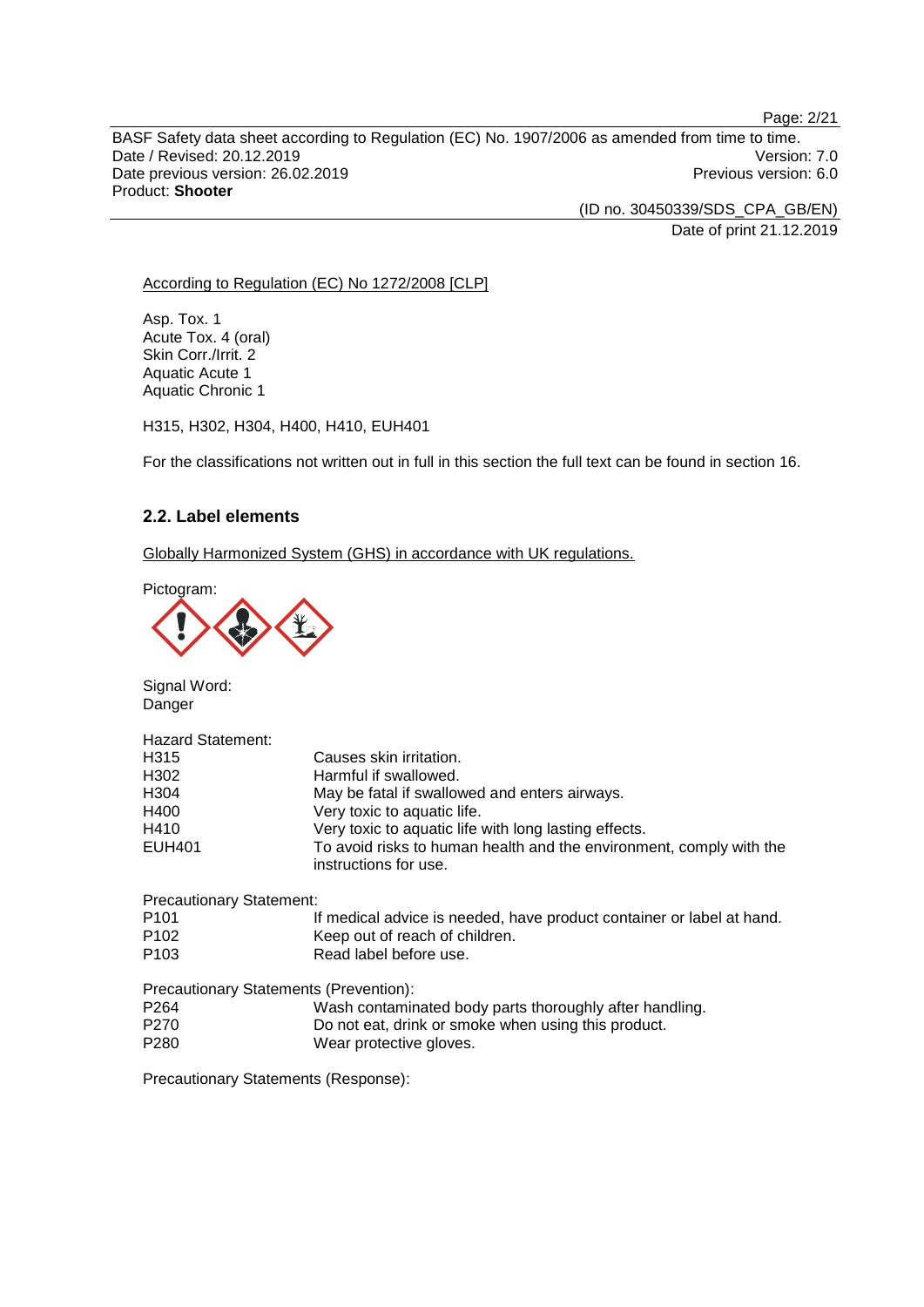Page: 3/21

BASF Safety data sheet according to Regulation (EC) No. 1907/2006 as amended from time to time. Date / Revised: 20.12.2019 Version: 7.0 Date previous version: 26.02.2019 **Previous version: 6.0** Previous version: 6.0 Product: **Shooter**

(ID no. 30450339/SDS\_CPA\_GB/EN)

Date of print 21.12.2019

| $P301 + P310$                        | IF SWALLOWED: Immediately call a POISON CENTER or<br>doctor/physician.                                                                                                                      |  |
|--------------------------------------|---------------------------------------------------------------------------------------------------------------------------------------------------------------------------------------------|--|
| $P303 + P352$                        | IF ON SKIN (or hair): Wash with plenty of soap and water.                                                                                                                                   |  |
| P330                                 | Rinse mouth.                                                                                                                                                                                |  |
| P331                                 | Do NOT induce vomiting.                                                                                                                                                                     |  |
| $P332 + P313$                        | If skin irritation occurs: Get medical advice/attention.                                                                                                                                    |  |
| $P362 + P364$                        | Take off contaminated clothing and wash it before reuse.                                                                                                                                    |  |
| P391                                 | Collect spillage.                                                                                                                                                                           |  |
| Precautionary Statements (Storage):  |                                                                                                                                                                                             |  |
| P405                                 | Store locked up.                                                                                                                                                                            |  |
| Precautionary Statements (Disposal): |                                                                                                                                                                                             |  |
| P <sub>501</sub>                     | Dispose of contents/container to a licensed hazardous-waste disposal<br>contractor or collection site except for empty clean containers which can<br>be disposed of as non-hazardous waste. |  |

Labeling of special preparations (GHS):

EUH208: May produce an allergic reaction. Contains: pendimethalin (ISO); N-(1-ethylpropyl)-2,6 dinitro-3,4-xylidine, flufenacet (ISO); N-(4-fluorophenyl)-N-isopropyl-2-(5-trifluoromethyl- [1,3,4]thiadiazol-2-yloxy)acetamide, benzaldehyde, Octanal

#### According to Regulation (EC) No 1272/2008 [CLP]

Hazard determining component(s) for labelling: pendimethalin (ISO); N-(1-ethylpropyl)-2,6-dinitro-3,4-xylidine, flufenacet (ISO); N-(4-fluorophenyl)-N-isopropyl-2-(5-trifluoromethyl-[1,3,4]thiadiazol-2 yloxy)acetamide, Solvent naphtha (petroleum), heavy arom.; Kerosine — unspecified; [A complex combination of hydrocarbons obtained from distillation of aromatic streams. It consists predominantly of aromatic hydrocarbons having carbon numbers predominantly in the range of C9 thro ugh C16 and boiling in the range of approximately 165 oC to 290 oC (330 oF to 554 oF).], 2-methylnaphthalene, Naphthalene, 1-methyl-, Benzenesulfonic acid, mono-C11-13-branched alkyl derivs., calcium salts, biphenyl

## **2.3. Other hazards**

According to Regulation (EC) No 1272/2008 [CLP]

See section 12 - Results of PBT and vPvB assessment.

If applicable information is provided in this section on other hazards which do not result in classification but which may contribute to the overall hazards of the substance or mixture.

# **SECTION 3: Composition/Information on Ingredients**

# **3.1. Substances**

Not applicable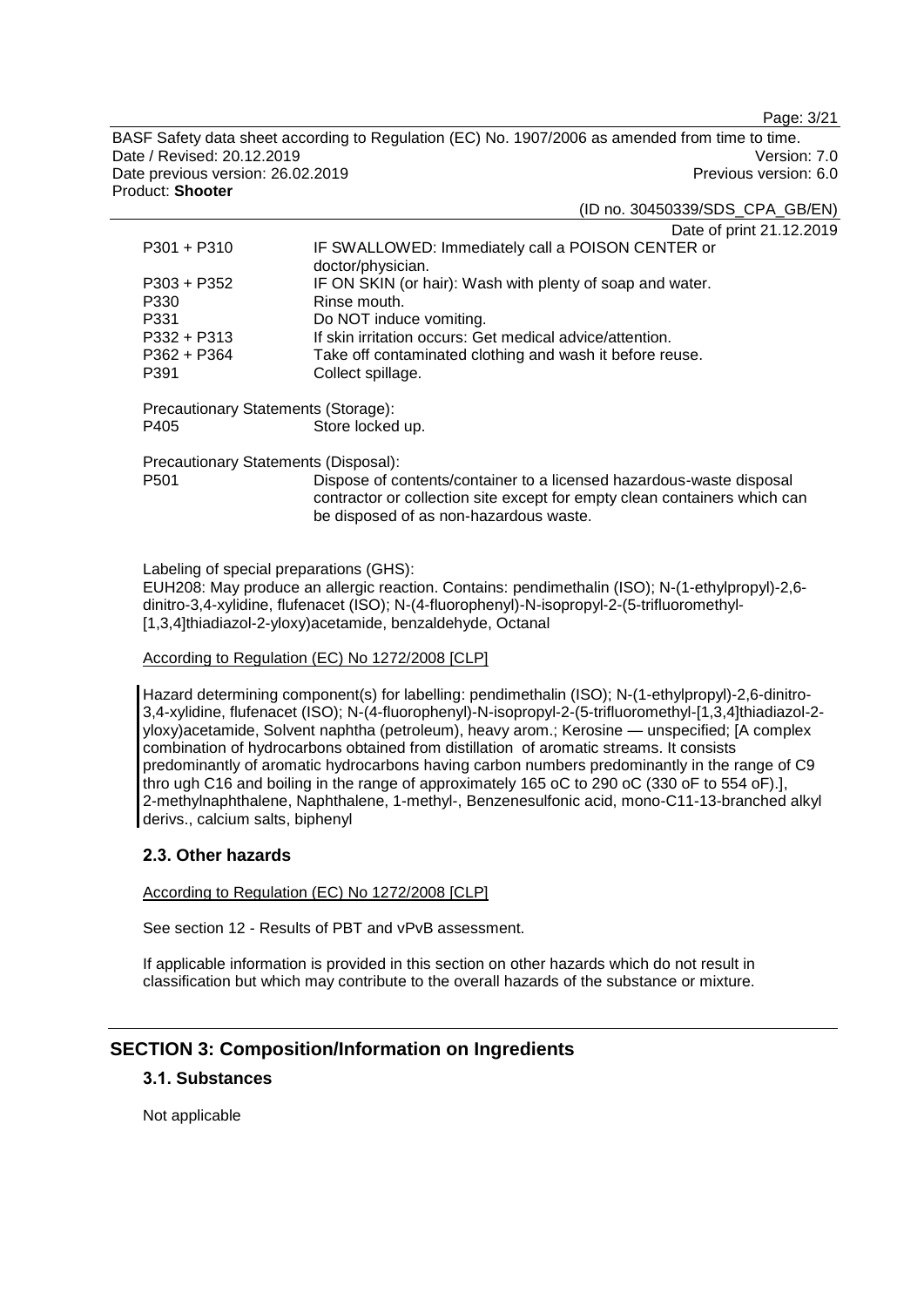Page: 4/21

BASF Safety data sheet according to Regulation (EC) No. 1907/2006 as amended from time to time. Date / Revised: 20.12.2019 Version: 7.0 Date previous version: 26.02.2019 **Previous version: 6.0** Previous version: 6.0 Product: **Shooter**

> (ID no. 30450339/SDS\_CPA\_GB/EN) Date of print 21.12.2019

## **3.2. Mixtures**

## Chemical nature

crop protection product, herbicide, Emulsifiable concentrate (EC)

Hazardous ingredients (GHS) according to Regulation (EC) No. 1272/2008

pendimethalin (ISO); N-(1-ethylpropyl)-2,6-dinitro-3,4-xylidine Content (W/W): 28.3 % CAS Number: 40487-42-1 EC-Number: 254-938-2 INDEX-Number: 609-042-00-X

Skin Sens. 1 Aquatic Acute 1 Aquatic Chronic 1 M-factor acute: 100 M-factor chronic: 10 H317, H400, H410

Differing classification according to current knowledge and the criteria given in Annex I of Regulation (EC) No. 1272/2008 Skin Sens. 1B Aquatic Acute 1 Aquatic Chronic 1

flufenacet (ISO); N-(4-fluorophenyl)-N-isopropyl-2-(5-trifluoromethyl-[1,3,4]thiadiazol-2 yloxy)acetamide

Content (W/W): 5.66 % CAS Number: 142459-58-3 INDEX-Number: 613-164-00-9 Acute Tox. 4 (oral) Skin Sens. 1 STOT RE (Central nervous system) 2 Aquatic Acute 1 Aquatic Chronic 1 M-factor acute: 100 M-factor chronic: 100 H302, H317, H373, H400, H410

Solvent naphtha (petroleum), heavy arom.; Kerosine — unspecified; [A complex combination of hydrocarbons obtained from distillation of aromatic streams. It consists predominantly of aromatic hydrocarbons having carbon numbers predominantly in the range of C9 thro ugh C16 and boiling in the range of approximately 165 oC to 290 oC (330 oF to 554 oF).]

| Content (W/W): $<$ 55 %        |
|--------------------------------|
| CAS Number: 64742-94-5         |
| REACH registration number: 01- |
| 2119451097-39                  |

Asp. Tox. 1 Aquatic Chronic 2 H304, H411 EUH066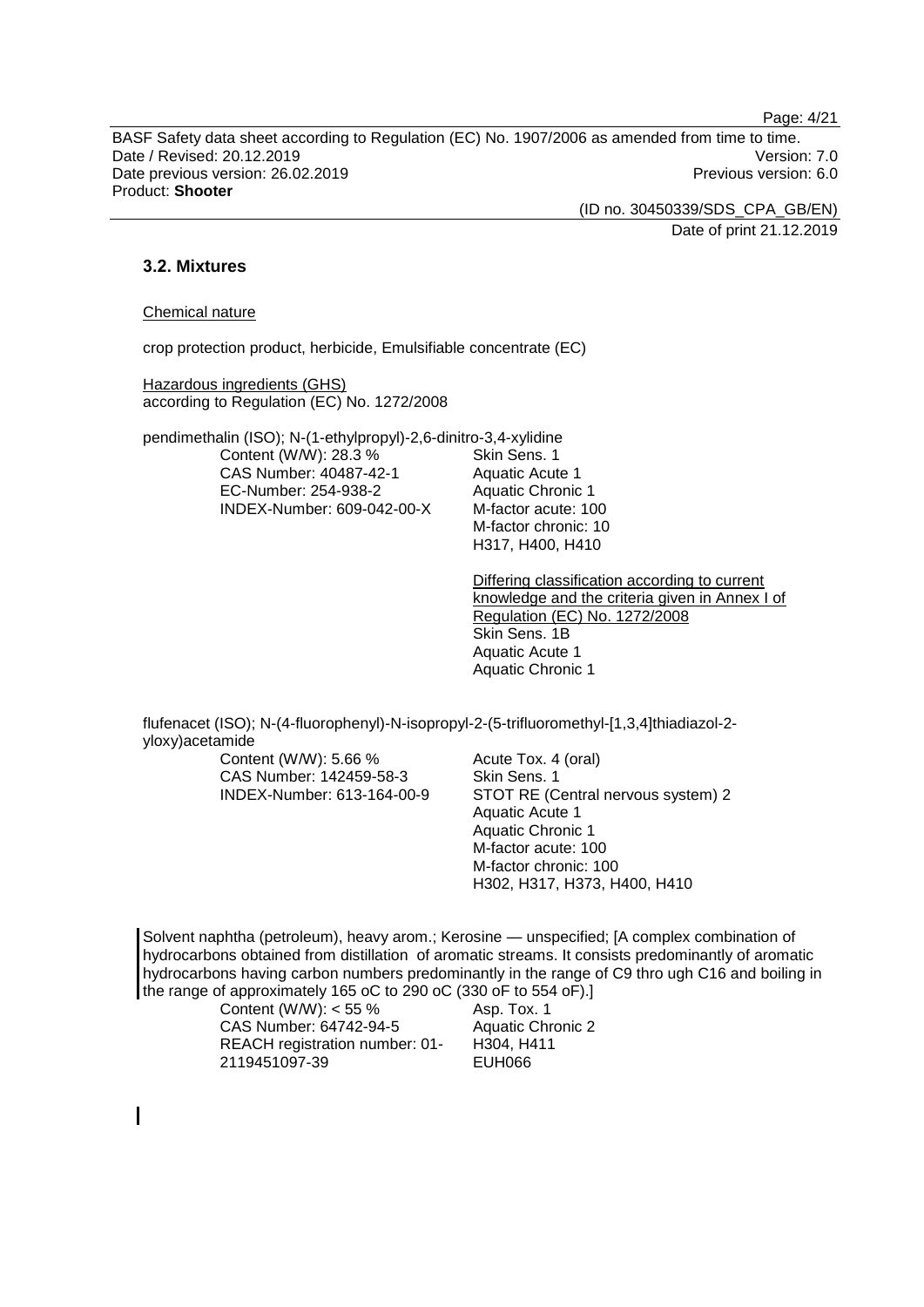Page: 5/21

BASF Safety data sheet according to Regulation (EC) No. 1907/2006 as amended from time to time. Date / Revised: 20.12.2019 Version: 7.0 Date previous version: 26.02.2019 Previous version: 6.0 Product: **Shooter**

(ID no. 30450339/SDS\_CPA\_GB/EN)

Date of print 21.12.2019

| 2-methylnaphthalene                                                                                                                                                                                    |                                                                                                                                                                                                              |
|--------------------------------------------------------------------------------------------------------------------------------------------------------------------------------------------------------|--------------------------------------------------------------------------------------------------------------------------------------------------------------------------------------------------------------|
| Content (W/W): $<$ 25 %<br>CAS Number: 91-57-6<br>EC-Number: 202-078-3<br><b>REACH registration number:</b><br>01-2119489455-25                                                                        | Acute Tox. 4 (oral)<br><b>Aquatic Chronic 2</b><br>H302, H411                                                                                                                                                |
| Naphthalene, 1-methyl-<br>Content (W/W): $<$ 15 %<br>CAS Number: 90-12-0<br>EC-Number: 201-966-8<br>REACH registration number: 01-<br>2119489997-0                                                     | Acute Tox. 4 (oral)<br><b>Aquatic Chronic 2</b><br>H302, H411                                                                                                                                                |
| Benzenesulfonic acid, mono-C11-13-branched alkyl derivs., calcium salts<br>Content (W/W): $<$ 5 %<br>CAS Number: 68953-96-8<br>EC-Number: 273-234-6<br>REACH registration number: 01-<br>2119964467-24 | Acute Tox. 4 (dermal)<br>Skin Corr./Irrit. 2<br>Eye Dam./Irrit. 1<br><b>Aquatic Chronic 2</b><br>H318, H315, H312, H411                                                                                      |
| Poly(oxy-1,2-ethanediyl), .alpha.-tridecyl-.omega.-hydroxy-<br>Content (W/W): $<$ 5 %<br>CAS Number: 24938-91-8                                                                                        | Acute Tox. 4 (oral)<br>Eye Dam./Irrit. 1<br>H318, H302                                                                                                                                                       |
| biphenyl<br>Content (W/W): $<$ 5 %<br><b>CAS Number: 92-52-4</b><br>EC-Number: 202-163-5<br>REACH registration number: 01-<br>2119480408-33<br>INDEX-Number: 601-042-00-8                              | Skin Corr./Irrit. 2<br>Eye Dam./Irrit. 2<br>STOT SE 3 (irr. to respiratory syst.)<br>Aquatic Acute 1<br><b>Aquatic Chronic 1</b><br>M-factor acute: 1<br>M-factor chronic: 1<br>H319, H315, H335, H400, H410 |
| 2-methylpropan-1-ol<br>Content (W/W): $<$ 5 %<br><b>CAS Number: 78-83-1</b><br>EC-Number: 201-148-0<br>REACH registration number: 01-<br>2119484609-23                                                 | Flam. Liq. 3<br>Skin Corr./Irrit. 2<br>Eye Dam./Irrit. 1<br>STOT SE 3 (drowsiness and dizziness)<br>STOT SE 3 (irr. to respiratory syst.)<br>H226, H318, H315, H336, H335                                    |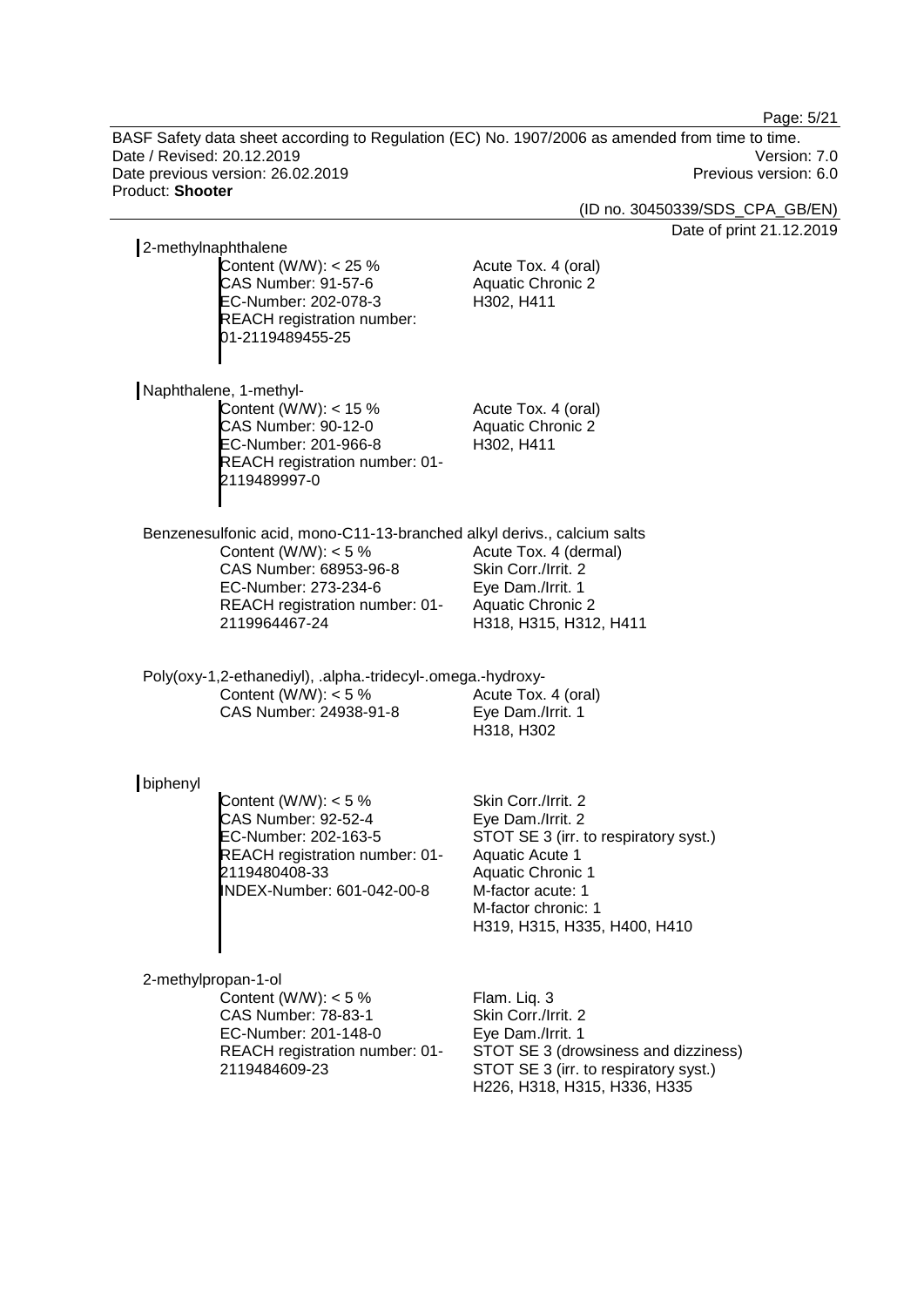Page: 6/21

BASF Safety data sheet according to Regulation (EC) No. 1907/2006 as amended from time to time. Date / Revised: 20.12.2019 Version: 7.0 Date previous version: 26.02.2019 **Previous version: 6.0** Previous version: 6.0 Product: **Shooter**

(ID no. 30450339/SDS\_CPA\_GB/EN)

Date of print 21.12.2019

#### benzaldehyde

Content (W/W):  $<$  1 % CAS Number: 100-52-7 EC-Number: 202-860-4 REACH registration number: 01- 2119455540-44 INDEX-Number: 605-012-00-5

Acute Tox. 4 (oral) Skin Sens. 1 H302, H317

Pitch, coal tar, high-temp.; Pitch; [The residue from the distillation of high temperature coal tar. A black solid with an approximate softening point from 30 oC to 180 oC (86oF to 356oF). Composed primarily of a complex mixture of three or more membered condensed ring aromatic hydrocarbons.]

Content (W/W): < 1 % CAS Number: 85-01-8 EC-Number: 201-581-5 INDEX-Number: 648-055-00-5

Acute Tox. 4 (oral) Aquatic Acute 1 Aquatic Chronic 1 M-factor acute: 10 M-factor chronic: 1 H302, H400, H410

#### naphthalene

Content (W/W):  $<$  1 % CAS Number: 91-20-3 EC-Number: 202-049-5 REACH registration number: 01- 2119561346-37 INDEX-Number: 601-052-00-2

Flam. Sol. 2 Acute Tox. 4 (oral) Carc. 2 Aquatic Acute 1 Aquatic Chronic 1 M-factor acute: 1 M-factor chronic: 1 H228, H302, H351, H400, H410

#### **Octanal**

Content (W/W):  $<$  1 % CAS Number: 124-13-0 EC-Number: 204-683-8 REACH registration number: 01- 2119638274-38

Flam. Liq. 3 Skin Corr./Irrit. 2 Eye Dam./Irrit. 2 Skin Sens. 1 Aquatic Chronic 2 H226, H319, H315, H317, H411

For the classifications not written out in full in this section, including the hazard classes and the hazard statements, the full text is listed in section 16.

# **SECTION 4: First-Aid Measures**

#### **4.1. Description of first aid measures**

Show container, label and/or safety data sheet to physician.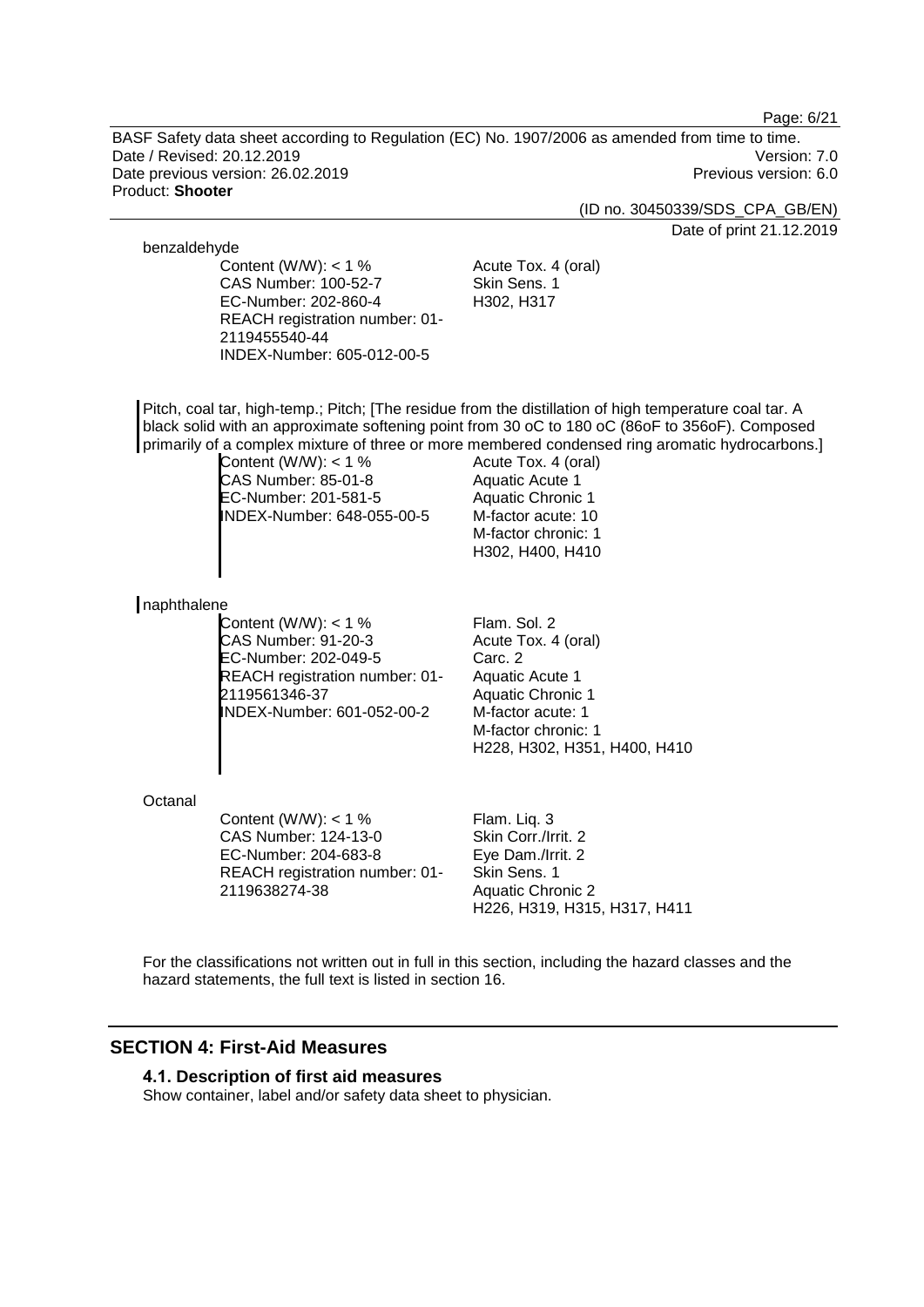Page: 7/21

BASF Safety data sheet according to Regulation (EC) No. 1907/2006 as amended from time to time. Date / Revised: 20.12.2019 Version: 7.0 Date previous version: 26.02.2019 **Previous version: 6.0** Previous version: 6.0 Product: **Shooter**

(ID no. 30450339/SDS\_CPA\_GB/EN)

Date of print 21.12.2019

First aid personnel should pay attention to their own safety. If the patient is likely to become unconscious, place and transport in stable sideways position (recovery position). Immediately remove contaminated clothing.

If inhaled:

Keep patient calm, remove to fresh air, seek medical attention.

On skin contact:

Immediately wash thoroughly with soap and water, seek medical attention.

On contact with eyes:

Wash affected eyes for at least 15 minutes under running water with eyelids held open, consult an eye specialist.

On ingestion:

Immediately rinse mouth and then drink 200-300 ml of water, seek medical attention. Do not induce vomiting due to aspiration hazard.

## **4.2. Most important symptoms and effects, both acute and delayed**

Symptoms: Information, i.e. additional information on symptoms and effects may be included in the GHS labeling phrases available in Section 2 and in the Toxicological assessments available in Section 11., (Further) symptoms and / or effects are not known so far

#### **4.3. Indication of any immediate medical attention and special treatment needed**

Treatment: Treat according to symptoms (decontamination, vital functions), no known specific antidote.

# **SECTION 5: Fire-Fighting Measures**

## **5.1. Extinguishing media**

Suitable extinguishing media: carbon dioxide, foam, dry powder, water spray

#### **5.2. Special hazards arising from the substance or mixture**

carbon monoxide, hydrogen fluoride, Carbon dioxide, nitrogen oxides, sulfur oxides The substances/groups of substances mentioned can be released in case of fire.

## **5.3. Advice for fire-fighters**

Special protective equipment: Wear self-contained breathing apparatus and chemical-protective clothing.

#### Further information:

Collect contaminated extinguishing water separately, do not allow to reach sewage or effluent systems. Dispose of fire debris and contaminated extinguishing water in accordance with official regulations. In case of fire and/or explosion do not breathe fumes. Keep containers cool by spraying with water if exposed to fire.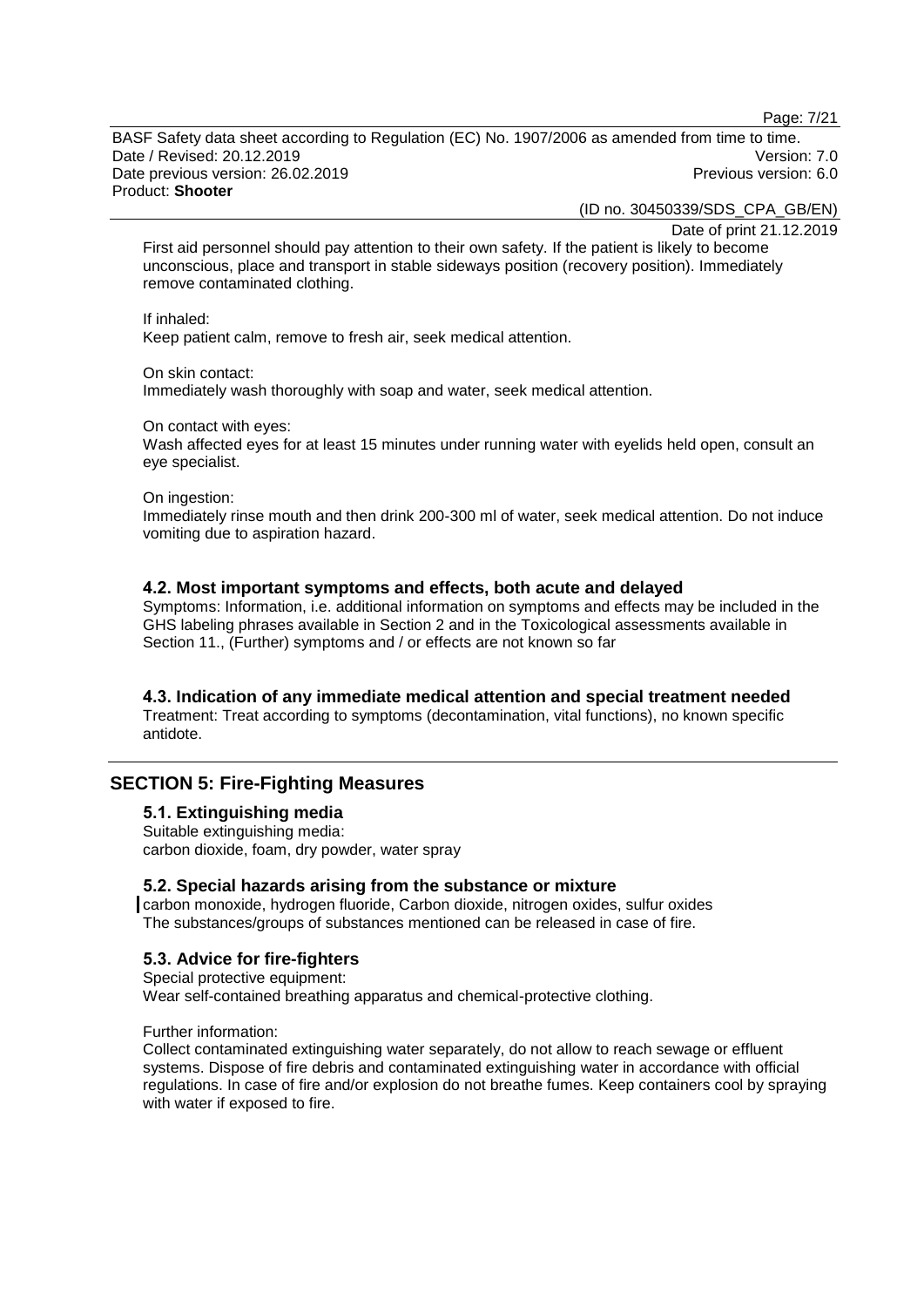Page: 8/21

BASF Safety data sheet according to Regulation (EC) No. 1907/2006 as amended from time to time. Date / Revised: 20.12.2019 Version: 7.0 Date previous version: 26.02.2019 **Previous version: 6.0** Previous version: 6.0 Product: **Shooter**

> (ID no. 30450339/SDS\_CPA\_GB/EN) Date of print 21.12.2019

## **SECTION 6: Accidental Release Measures**

## **6.1. Personal precautions, protective equipment and emergency procedures**

Do not breathe vapour/spray. Use personal protective clothing. Avoid contact with the skin, eyes and clothing.

#### **6.2. Environmental precautions**

Do not discharge into drains/surface waters/groundwater. Do not discharge into the subsoil/soil.

Do not allow contamination of public drains or surface or ground waters. Inform local water plc if spillage enters drains and the Environment Agency (England & Wales), the Scottish Environmental Protection Agency (Scotland), or the Environment and Heritage Service (Northern Ireland) if it enters surface or ground waters. Keep people and animals away.

#### **6.3. Methods and material for containment and cleaning up**

For small amounts: Pick up with suitable absorbent material (e.g. sand, sawdust, general-purpose binder, kieselguhr).

For large amounts: Dike spillage. Pump off product.

Dispose of absorbed material in accordance with regulations. Collect waste in suitable containers, which can be labeled and sealed. Clean contaminated floors and objects thoroughly with water and detergents, observing environmental regulations.

#### **6.4. Reference to other sections**

Information regarding exposure controls/personal protection and disposal considerations can be found in section 8 and 13.

## **SECTION 7: Handling and Storage**

## **7.1. Precautions for safe handling**

No special measures necessary if stored and handled correctly. Ensure thorough ventilation of stores and work areas. When using do not eat, drink or smoke. Hands and/or face should be washed before breaks and at the end of the shift.

Protection against fire and explosion:

Vapours may form ignitable mixture with air. Prevent electrostatic charge - sources of ignition should be kept well clear - fire extinguishers should be kept handy.

#### **7.2. Conditions for safe storage, including any incompatibilities**

Segregate from foods and animal feeds.

Further information on storage conditions: Keep away from heat. Protect from direct sunlight.

Protect from temperatures above: 40 °C

Changes in the properties of the product may occur if substance/product is stored above indicated temperature for extended periods of time.

## **7.3. Specific end use(s)**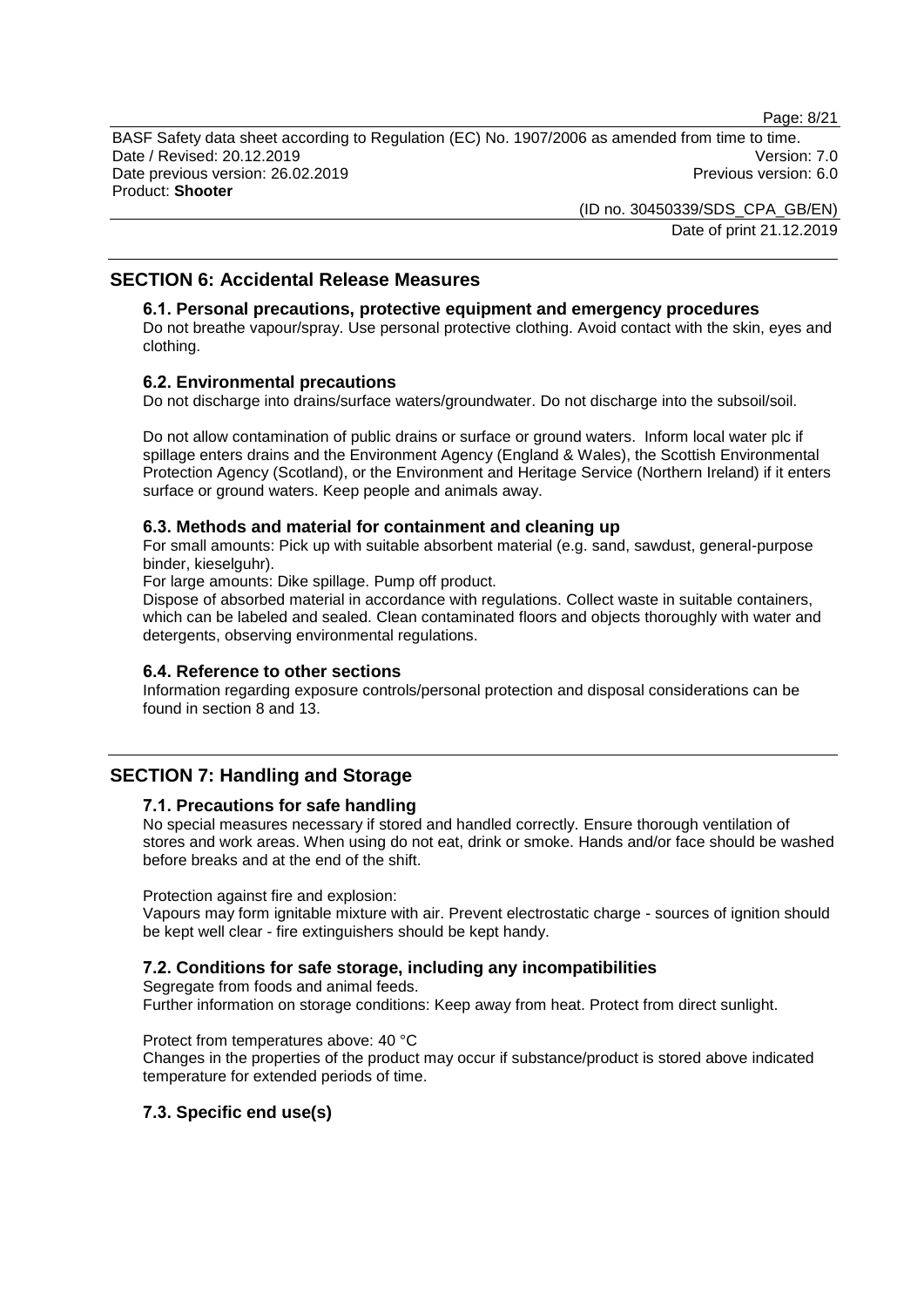Page: 9/21

BASF Safety data sheet according to Regulation (EC) No. 1907/2006 as amended from time to time. Date / Revised: 20.12.2019 Version: 7.0 Date previous version: 26.02.2019 **Previous version: 6.0** Previous version: 6.0 Product: **Shooter**

(ID no. 30450339/SDS\_CPA\_GB/EN)

Date of print 21.12.2019

For the relevant identified use(s) listed in Section 1 the advice mentioned in this section 7 is to be observed.

# **SECTION 8: Exposure Controls/Personal Protection**

## **8.1. Control parameters**

Components with occupational exposure limits

78-83-1: 2-methylpropan-1-ol

TWA value 154 mg/m3 ; 50 ppm (WEL/EH 40 (UK)) STEL value 231 mg/m3 ; 75 ppm (WEL/EH 40 (UK))

91-57-6: 2-methylnaphthalene

Skin Designation (Directive 2004/37/EC) The substance can be absorbed through the skin.

Refer to the current edition of HSE Guidance Note EH40 Occupational Exposure Limits (United Kingdom). For normal use and handling refer to the product label/leaflet.

## **8.2. Exposure controls**

#### Personal protective equipment

Respiratory protection:

Suitable respiratory protection for lower concentrations or short-term effect: Combination filter for gases/vapours of organic, inorganic, acid inorganic and alkaline compounds (e.g. EN 14387 Type ABEK).

Hand protection:

Suitable chemical resistant safety gloves (EN 374) also with prolonged, direct contact (Recommended: Protective index 6, corresponding > 480 minutes of permeation time according to EN 374): E.g. nitrile rubber (0.4 mm), chloroprene rubber (0.5 mm), butyl rubber (0.7 mm) etc.

Eye protection: Safety glasses with side-shields (frame goggles) (e.g. EN 166)

Body protection:

Body protection must be chosen depending on activity and possible exposure, e.g. apron, protecting boots, chemical-protection suit (according to EN 14605 in case of splashes or EN ISO 13982 in case of dust).

#### General safety and hygiene measures

The statements on personal protective equipment in the instructions for use apply when handling crop-protection agents in final-consumer packing. Wearing of closed work clothing is recommended. Store work clothing separately. Keep away from food, drink and animal feeding stuffs.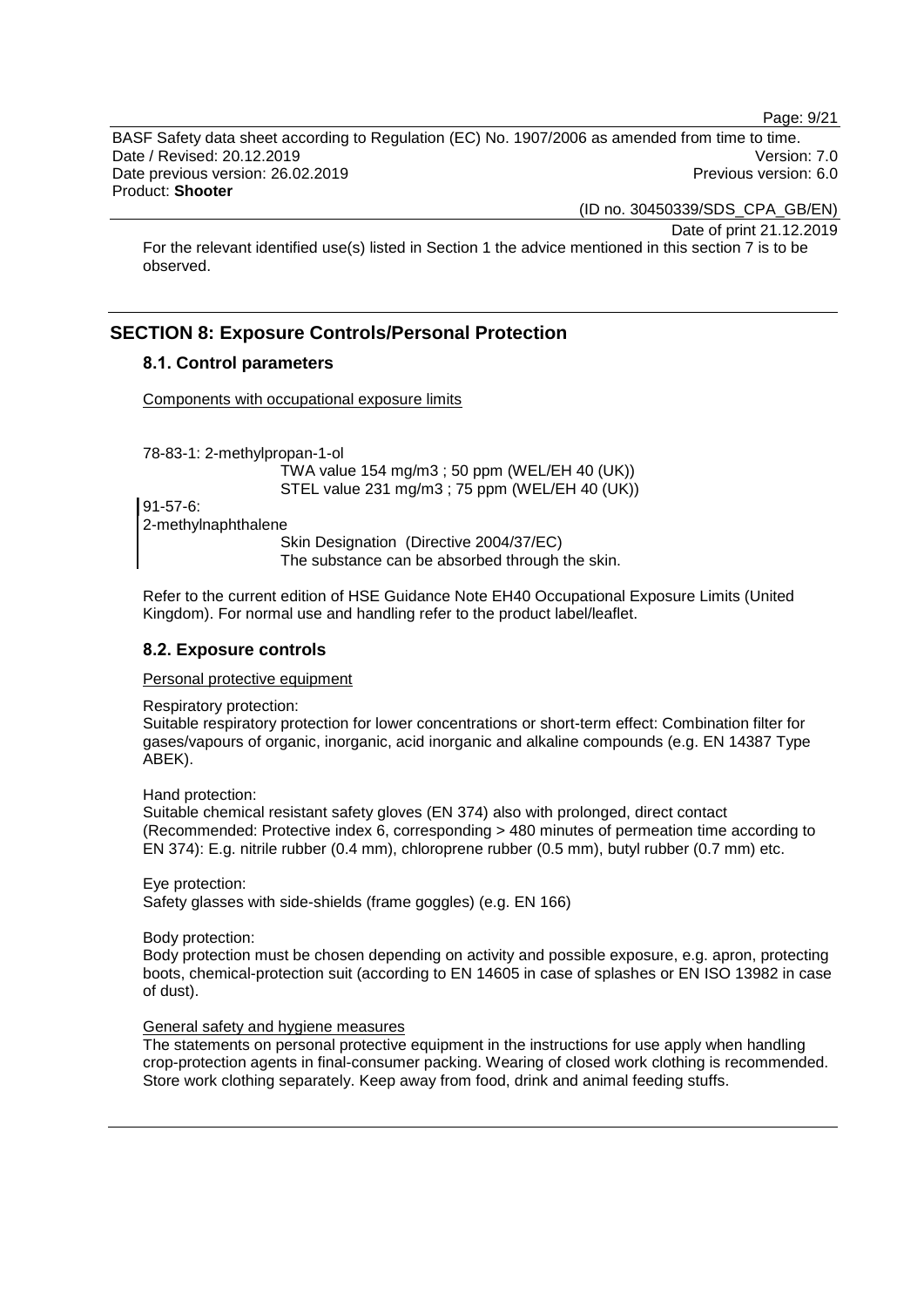Page: 10/21

BASF Safety data sheet according to Regulation (EC) No. 1907/2006 as amended from time to time. Date / Revised: 20.12.2019 Version: 7.0<br>Date previous version: 26.02.2019 Version: 7.0 Date previous version: 26.02.2019 Product: **Shooter**

(ID no. 30450339/SDS\_CPA\_GB/EN)

Date of print 21.12.2019

# **SECTION 9: Physical and Chemical Properties**

# **9.1. Information on basic physical and chemical properties**

| Form:                                               | liquid                                                                                 |                              |
|-----------------------------------------------------|----------------------------------------------------------------------------------------|------------------------------|
| Colour:                                             | amber                                                                                  |                              |
| Odour:                                              | aromatic                                                                               |                              |
| Odour threshold:                                    |                                                                                        |                              |
|                                                     | Not determined due to potential                                                        |                              |
|                                                     | health hazard by inhalation.                                                           |                              |
| pH value:                                           | approx. $4 - 6$                                                                        | (pH Meter)                   |
|                                                     | (CIPAC standard water D, 1 %(m),                                                       |                              |
|                                                     | 20 °C                                                                                  |                              |
| solidification temperature:                         | approx. - 10 °C                                                                        |                              |
|                                                     | Information applies to the solvent.                                                    |                              |
| onset of boiling:                                   | approx. 244 °C                                                                         |                              |
|                                                     | Information applies to the solvent.                                                    |                              |
| Flash point:                                        | 63.5 °C                                                                                | (DIN EN ISO 13736)           |
| Evaporation rate:                                   |                                                                                        |                              |
|                                                     | not applicable                                                                         |                              |
| Flammability:                                       | not highly flammable                                                                   | (Directive 92/69/EEC, A.12)  |
| Lower explosion limit:                              |                                                                                        |                              |
|                                                     | As a result of our experience with this                                                |                              |
|                                                     | product and our knowledge of its                                                       |                              |
|                                                     | composition we do not expect any                                                       |                              |
|                                                     | hazard as long as the product is used                                                  |                              |
|                                                     | appropriately and in accordance with                                                   |                              |
|                                                     | the intended use.                                                                      |                              |
| Upper explosion limit:                              |                                                                                        |                              |
|                                                     | As a result of our experience with this                                                |                              |
|                                                     | product and our knowledge of its<br>composition we do not expect any                   |                              |
|                                                     | hazard as long as the product is used                                                  |                              |
|                                                     | appropriately and in accordance with                                                   |                              |
|                                                     | the intended use.                                                                      |                              |
| Ignition temperature:                               | 377 °C                                                                                 | (Directive 84/449/EEC, A.15) |
| Vapour pressure:                                    | approx. 0.003 kPa                                                                      |                              |
|                                                     | (20 °C)                                                                                |                              |
|                                                     | Information applies to the solvent.                                                    |                              |
| Density:                                            | approx. 1.06 g/cm3                                                                     | (OECD Guideline 109)         |
|                                                     | (20 °C)                                                                                |                              |
| Relative vapour density (air):                      |                                                                                        |                              |
|                                                     | not applicable                                                                         |                              |
| Solubility in water:                                | emulsifiable                                                                           |                              |
| Partitioning coefficient n-octanol/water (log Kow): |                                                                                        |                              |
|                                                     | not applicable                                                                         |                              |
|                                                     | Thermal decomposition: No decomposition if stored and handled as prescribed/indicated. |                              |
| Viscosity, dynamic:                                 | 11.7 mPa.s                                                                             | (calculated (from kinematic  |
|                                                     | (25 °C)                                                                                | viscosity))                  |
| Explosion hazard:                                   | not explosive                                                                          | (Directive 92/69/EEC, A.14)  |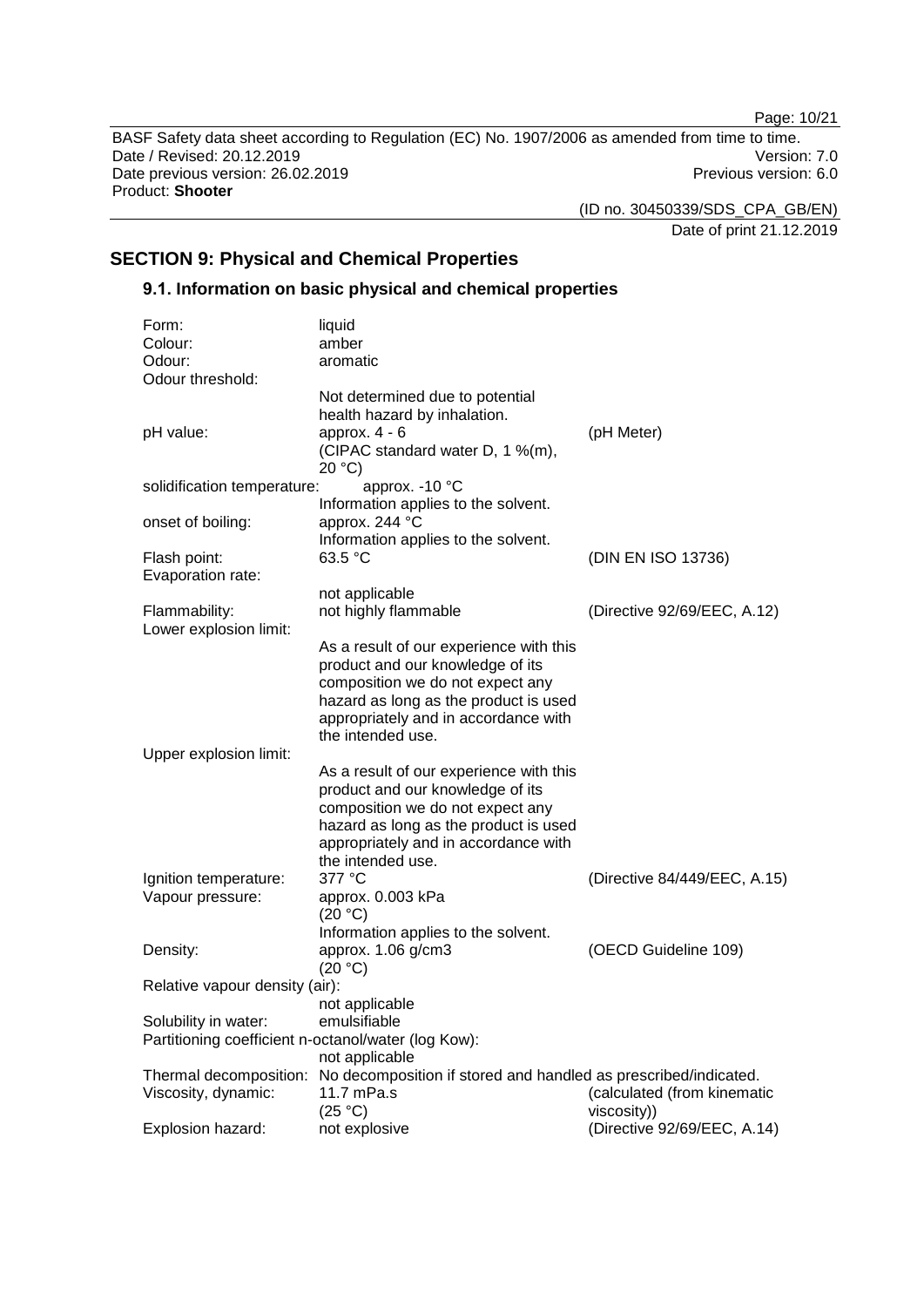Page: 11/21

BASF Safety data sheet according to Regulation (EC) No. 1907/2006 as amended from time to time. Date / Revised: 20.12.2019 Version: 7.0 Date previous version: 26.02.2019 **Previous version: 6.0** Previous version: 6.0 Product: **Shooter**

> (ID no. 30450339/SDS\_CPA\_GB/EN) Date of print 21.12.2019

Fire promoting properties: not fire-propagating (Directive 2004/73/EC, A.21)

## **9.2. Other information**

#### Other Information:

The product has not been tested. The statement has been derived from substances/products of a similar structure or composition.

## **SECTION 10: Stability and Reactivity**

## **10.1. Reactivity**

No hazardous reactions if stored and handled as prescribed/indicated.

## **10.2. Chemical stability**

The product is stable if stored and handled as prescribed/indicated.

## **10.3. Possibility of hazardous reactions**

No hazardous reactions if stored and handled as prescribed/indicated.

## **10.4. Conditions to avoid**

See SDS section 7 - Handling and storage.

## **10.5. Incompatible materials**

Substances to avoid: strong bases, strong oxidizing agents, strong acids

## **10.6. Hazardous decomposition products**

Hazardous decomposition products: No hazardous decomposition products if stored and handled as prescribed/indicated.

# **SECTION 11: Toxicological Information**

## **11.1. Information on toxicological effects**

Acute toxicity

Assessment of acute toxicity:

Of moderate toxicity after single ingestion. Virtually nontoxic after a single skin contact. Virtually nontoxic by inhalation. The product has not been tested. The statement has been derived from substances/products of a similar structure or composition.

Experimental/calculated data: LD50 rat (oral): 1,340 mg/kg (OECD Guideline 401)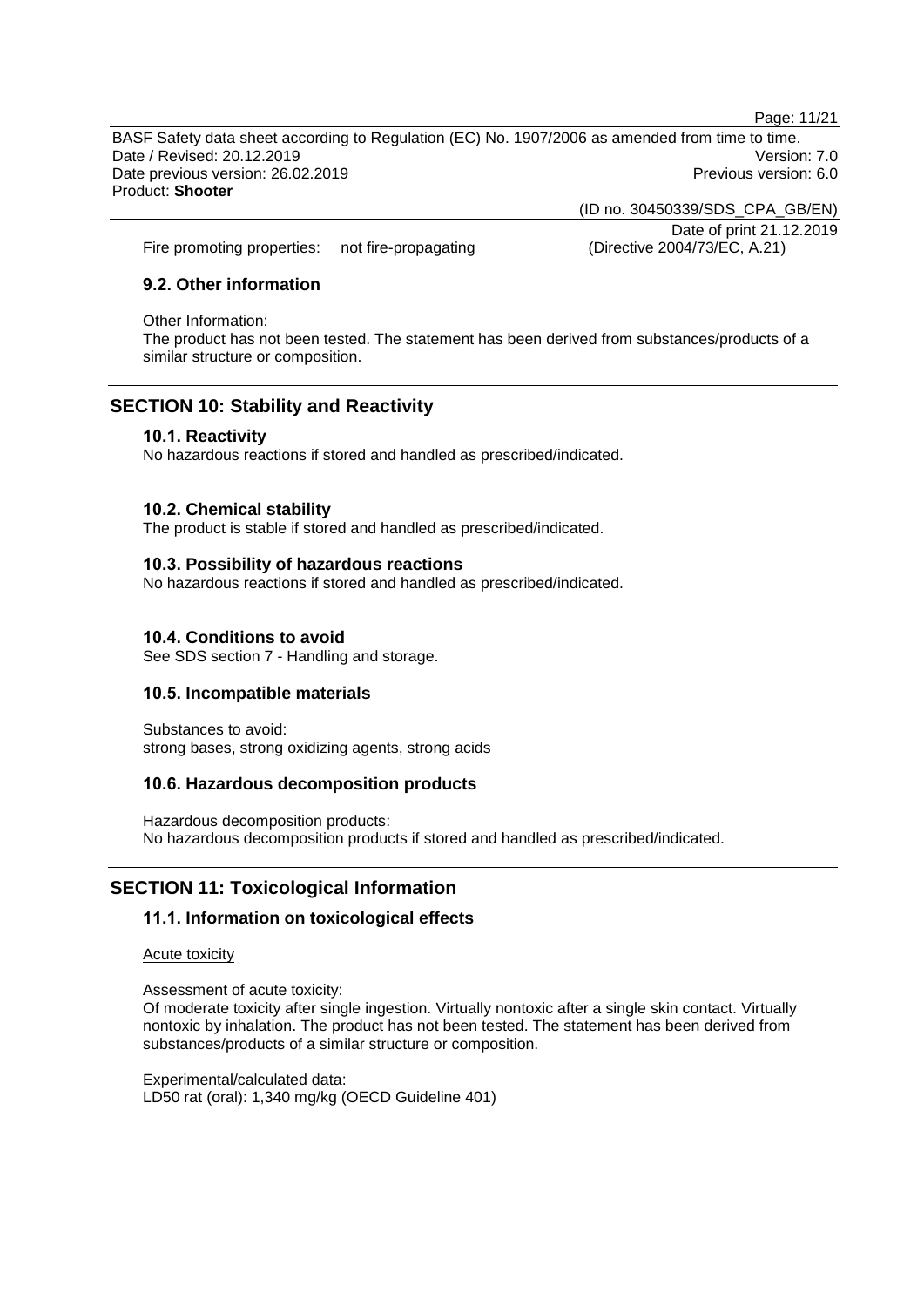Page: 12/21

BASF Safety data sheet according to Regulation (EC) No. 1907/2006 as amended from time to time. Date / Revised: 20.12.2019 Version: 7.0 Date previous version: 26.02.2019 **Previous version: 6.0** Previous version: 6.0 Product: **Shooter**

(ID no. 30450339/SDS\_CPA\_GB/EN)

Date of print 21.12.2019

LC50 rat (by inhalation): > 5.08 mg/l 4 h (OECD Guideline 403) An aerosol was tested.

LD50 rat (dermal): > 4,000 mg/kg (OECD Guideline 402) No mortality was observed.

#### Irritation

Assessment of irritating effects:

Skin contact causes irritation. Not irritating to the eyes. The product has not been tested. The statement has been derived from substances/products of a similar structure or composition.

Experimental/calculated data: Skin corrosion/irritation rabbit: Irritant. (OECD Guideline 404)

Serious eye damage/irritation rabbit: non-irritant (OECD Guideline 405)

#### Respiratory/Skin sensitization

Assessment of sensitization:

There is no evidence of a skin-sensitizing potential. The product has not been tested. The statement has been derived from substances/products of a similar structure or composition.

Experimental/calculated data: modified Buehler test guinea pig: Skin sensitizing effects were not observed in animal studies. (OECD Guideline 406)

#### Germ cell mutagenicity

Assessment of mutagenicity:

The product has not been tested. The statement has been derived from the properties of the individual components.

*Information on: benzaldehyde Assessment of mutagenicity: The substance was not mutagenic in bacteria. The substance was mutagenic in a mammalian cell culture test system.*

### *Information on: naphthalene*

*Assessment of mutagenicity:*

*The substance was not mutagenic in bacteria. The substance was mutagenic in a mammalian cell culture test system. The substance was not mutagenic in a test with mammals. Literature data.*  $-$ 

#### **Carcinogenicity**

Assessment of carcinogenicity:

The product has not been tested. The statement has been derived from the properties of the individual components.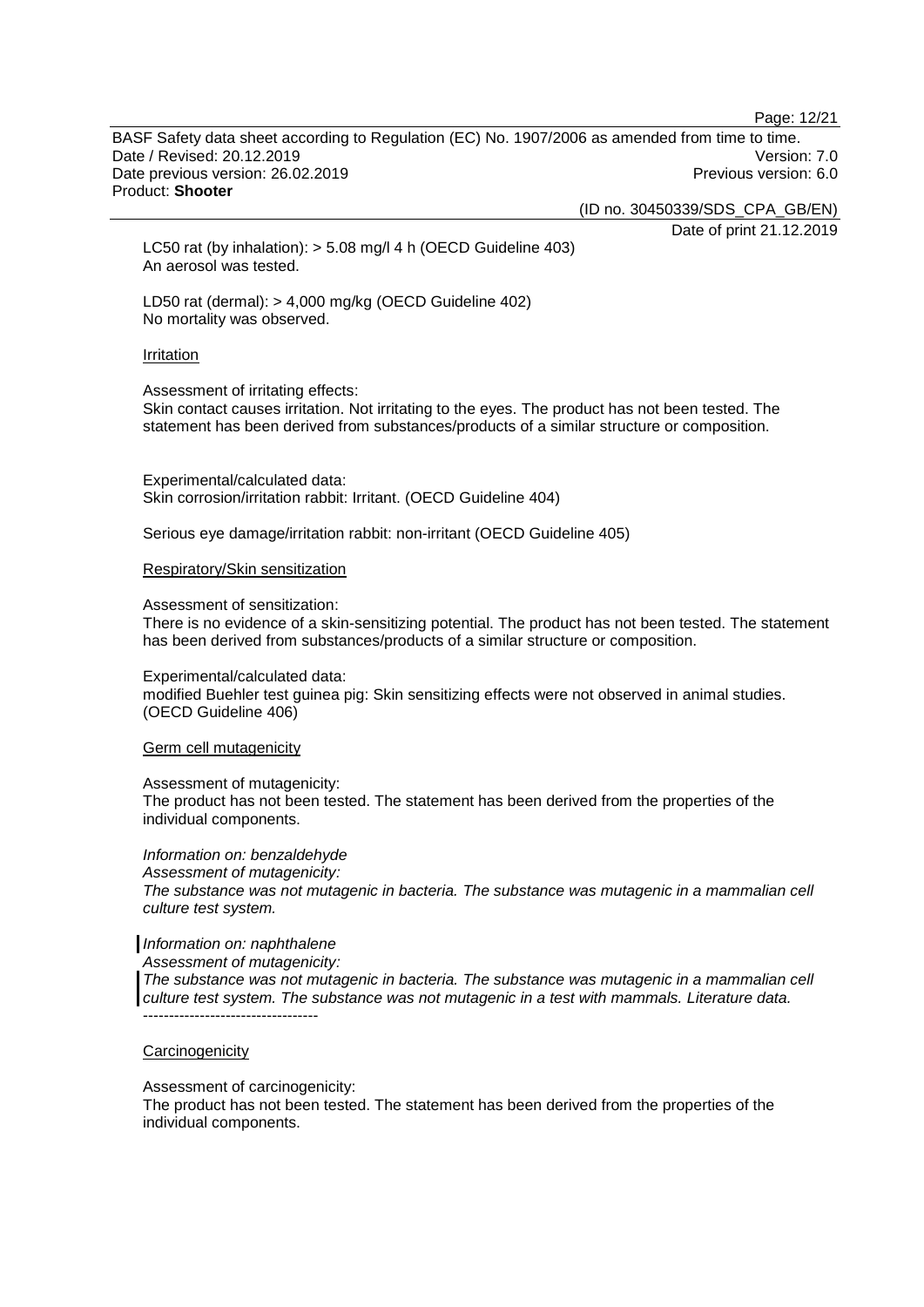Page: 13/21

BASF Safety data sheet according to Regulation (EC) No. 1907/2006 as amended from time to time. Date / Revised: 20.12.2019 Version: 7.0 Date previous version: 26.02.2019 **Previous version: 6.0** Previous version: 6.0 Product: **Shooter**

> (ID no. 30450339/SDS\_CPA\_GB/EN) Date of print 21.12.2019

#### *Information on: pendimethalin (ISO)*

*Assessment of carcinogenicity:*

*In long-term studies in rats the substance induced thyroid tumors. The effect is caused by an animal specific mechanism that has no human counter part. In long-term studies in mice in which the substance was given by feed, a carcinogenic effect was not observed.*

#### *Information on: naphthalene*

*Assessment of carcinogenicity:*

In long-term studies in rats and mice in which the substance was given by inhalation, a carcinogenic *effect was observed. EU-classification The substance was classified as a group 3 carcinogen by the German MAK-Commission (substances for which a suspicion of a carcinogenic potential exists). IARC (International Agency for Research on Cancer) has classified this substance as group 2B (The agent is possibly carcinogenic to humans).*

Reproductive toxicity

----------------------------------

#### Assessment of reproduction toxicity:

The product has not been tested. The statement has been derived from the properties of the individual components. The results of animal studies gave no indication of a fertility impairing effect.

#### Developmental toxicity

#### Assessment of teratogenicity:

The product has not been tested. The statement has been derived from the properties of the individual components. Animal studies gave no indication of a developmental toxic effect at doses that were not toxic to the parental animals.

#### Specific target organ toxicity (single exposure)

Assessment of STOT single:

Based on the available information there is no specific target organ toxicity to be expected after a single exposure.

Remarks: The product has not been tested. The statement has been derived from the properties of the individual components.

Repeated dose toxicity and Specific target organ toxicity (repeated exposure)

Assessment of repeated dose toxicity: The product has not been tested. The statement has been derived from the properties of the individual components.

# *Information on: pendimethalin (ISO); N-(1-ethylpropyl)-2,6-dinitro-3,4-xylidine*

*Assessment of repeated dose toxicity: No substance-specific organtoxicity was observed after repeated administration to animals. Adaptive effects were observed after repeated exposure in animal studies.*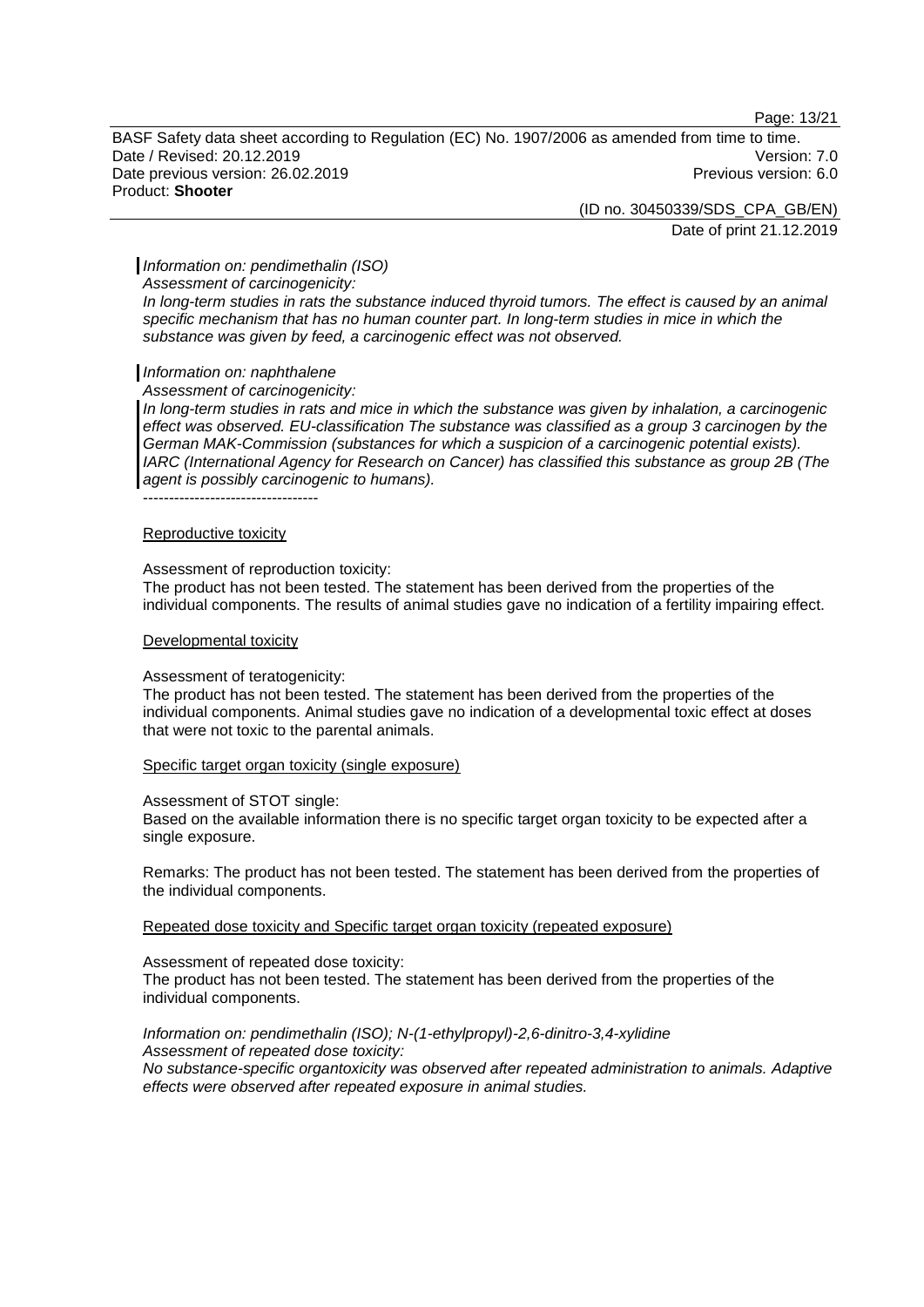Page: 14/21

BASF Safety data sheet according to Regulation (EC) No. 1907/2006 as amended from time to time. Date / Revised: 20.12.2019 Version: 7.0 Date previous version: 26.02.2019 **Previous version: 6.0** Previous version: 6.0 Product: **Shooter**

(ID no. 30450339/SDS\_CPA\_GB/EN)

Date of print 21.12.2019

*Information on: flufenacet (ISO); N-(4-fluorophenyl)-N-isopropyl-2-(5-trifluoromethyl-[1,3,4]thiadiazol-2-yloxy)acetamide*

*Assessment of repeated dose toxicity:*

*Repeated oral exposure may affect certain organs.*

*Information on: Benzenesulfonic acid, mono-C11-13-branched alkyl derivs., calcium salts Assessment of repeated dose toxicity:*

*The product has not been tested. The statement has been derived from substances/products of a similar structure or composition. The substance may cause damage to the kidney after repeated ingestion of high doses, as shown in animal studies.*

#### *Information on: biphenyl*

*Assessment of repeated dose toxicity: The substance may cause damage to the kidney after repeated ingestion of high doses, as shown in animal studies.*

*Information on: benzaldehyde Assessment of repeated dose toxicity: The substance may cause damage to the kidney after repeated ingestion of high doses, as shown in animal studies.*

*Information on: naphthalene*

*Assessment of repeated dose toxicity:*

*The substance may cause damage to the olfactory epithelium after repeated inhalation.*

----------------------------------

#### Aspiration hazard

May also damage the lung at swallowing (aspiration hazard). The product has not been tested. The statement has been derived from the properties of the individual components.

Other relevant toxicity information

Misuse can be harmful to health.

# **SECTION 12: Ecological Information**

### **12.1. Toxicity**

Assessment of aquatic toxicity: Very toxic to aquatic life with long lasting effects. The product has not been tested. The statement has been derived from substances/products of a similar structure or composition.

Toxicity to fish: LC50 (96 h) 0.63 mg/l, Oncorhynchus mykiss (OECD 203; ISO 7346; 92/69/EEC, C.1, Flow through.)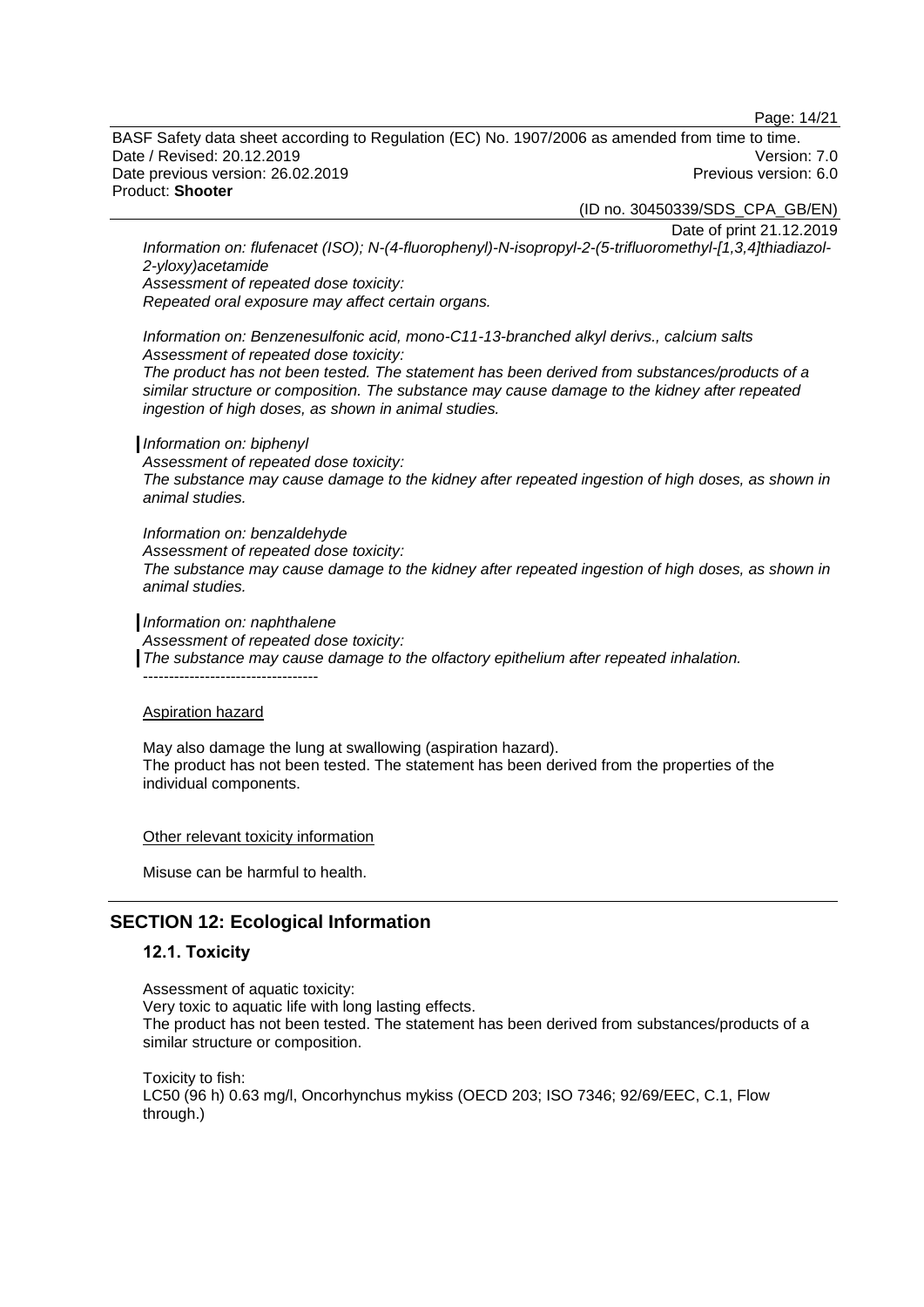Page: 15/21

BASF Safety data sheet according to Regulation (EC) No. 1907/2006 as amended from time to time. Date / Revised: 20.12.2019 Version: 7.0 Date previous version: 26.02.2019 **Previous version: 6.0** Previous version: 6.0 Product: **Shooter**

> (ID no. 30450339/SDS\_CPA\_GB/EN) Date of print 21.12.2019

Aquatic invertebrates: EC50 (48 h) 5.3 mg/l, Daphnia magna (Directive 92/69/EEC, C.2, static)

Aquatic plants:

No observed effect concentration (7 d) 0.0003 mg/l, Lemna gibba (OECD guideline 221, static)

EC50 (7 d) 0.186 mg/l, Lemna gibba (OECD guideline 221, static)

EC50 (7 d) > 0.077 mg/l, Selenastrum capricornutum

Chronic toxicity to aquatic invertebrates: No observed effect concentration (21 d) 0.13 mg/l, Daphnia magna (Flow through.)

## **12.2. Persistence and degradability**

Assessment biodegradation and elimination (H2O): The product has not been tested. The statement has been derived from the properties of the individual components.

*Information on: pendimethalin (ISO); N-(1-ethylpropyl)-2,6-dinitro-3,4-xylidine Assessment biodegradation and elimination (H2O): Not readily biodegradable (by OECD criteria).*

*Information on: flufenacet (ISO); N-(4-fluorophenyl)-N-isopropyl-2-(5-trifluoromethyl-[1,3,4]thiadiazol-2-yloxy)acetamide Assessment biodegradation and elimination (H2O): Not readily biodegradable (by OECD criteria).* ----------------------------------

# **12.3. Bioaccumulative potential**

Assessment bioaccumulation potential: The product has not been tested. The statement has been derived from the properties of the individual components.

*Information on: pendimethalin (ISO); N-(1-ethylpropyl)-2,6-dinitro-3,4-xylidine Bioaccumulation potential: Bioconcentration factor: 3,300 Based on a weight of evidence, the compound will not bioaccumulate.*

*Information on: flufenacet (ISO); N-(4-fluorophenyl)-N-isopropyl-2-(5-trifluoromethyl-[1,3,4]thiadiazol-2-yloxy)acetamide Bioaccumulation potential: Bioconcentration factor: 71 Does not accumulate in organisms.* ----------------------------------

**12.4. Mobility in soil**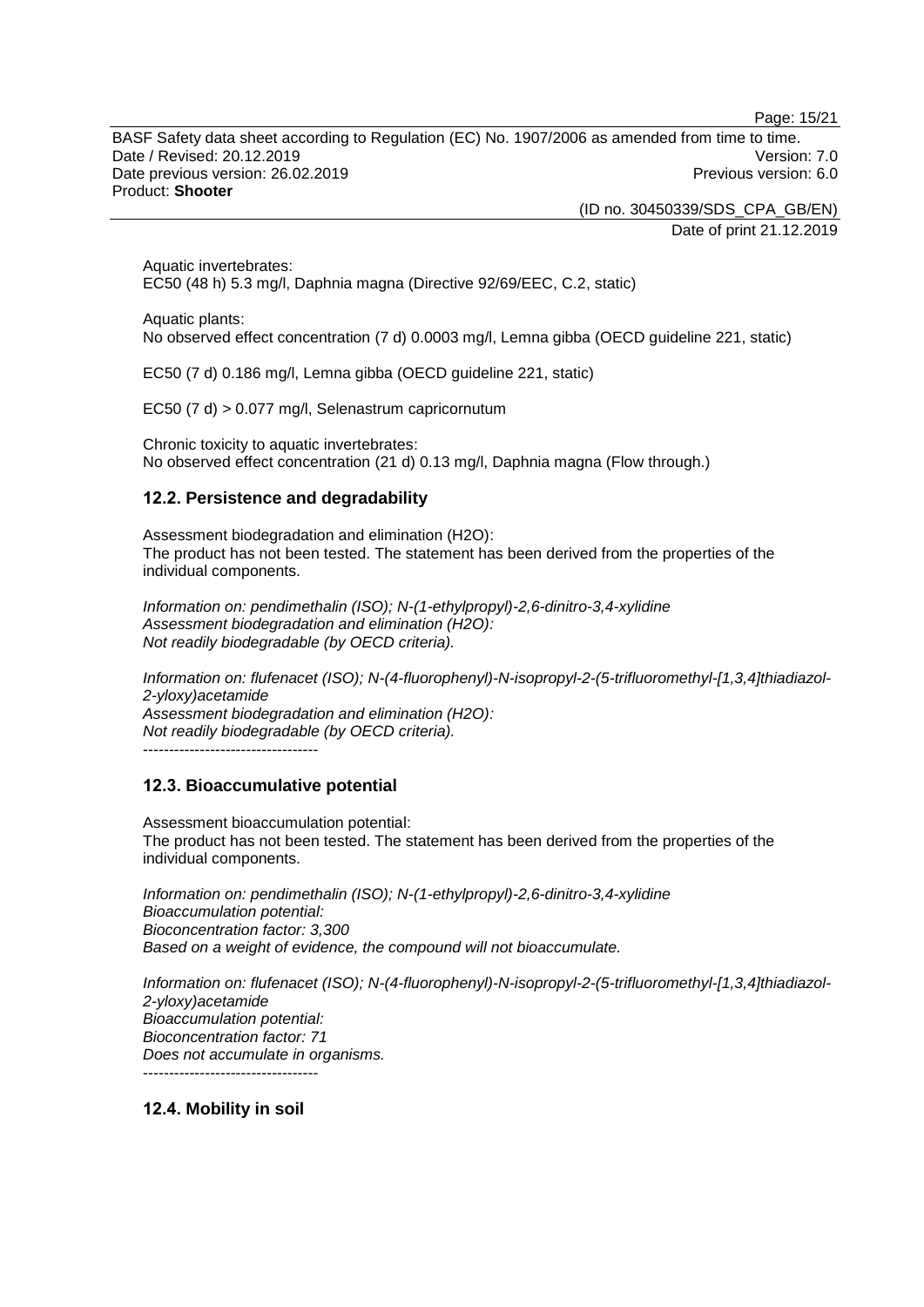Page: 16/21

BASF Safety data sheet according to Regulation (EC) No. 1907/2006 as amended from time to time. Date / Revised: 20.12.2019 Version: 7.0 Date previous version: 26.02.2019 **Previous version: 6.0** Previous version: 6.0 Product: **Shooter**

(ID no. 30450339/SDS\_CPA\_GB/EN)

Date of print 21.12.2019

Assessment transport between environmental compartments: Adsorption in soil: The product has not been tested. The statement has been derived from the properties of the individual components.

*Information on: pendimethalin (ISO); N-(1-ethylpropyl)-2,6-dinitro-3,4-xylidine Assessment transport between environmental compartments: Volatility: The substance will slowly evaporate into the atmosphere from the water surface. Adsorption in soil: Following exposure to soil, adsorption to solid soil particles is probable, therefore contamination of groundwater is not expected.*

*Information on: flufenacet (ISO); N-(4-fluorophenyl)-N-isopropyl-2-(5-trifluoromethyl-[1,3,4]thiadiazol-2-yloxy)acetamide*

*Assessment transport between environmental compartments: Adsorption in soil: Following exposure to soil, the product trickles away and can - dependant on degradation - be transported to deeper soil areas with larger water loads.* ----------------------------------

# **12.5. Results of PBT and vPvB assessment**

The product does not contain a substance fulfilling the PBT (persistent/bioaccumulative/toxic) criteria or the vPvB (very persistent/very bioaccumulative) criteria.

## **12.6. Other adverse effects**

The product does not contain substances that are listed in Regulation (EC) 1005/2009 on substances that deplete the ozone layer.

## **12.7. Additional information**

Other ecotoxicological advice: Do not discharge product into the environment without control.

# **SECTION 13: Disposal Considerations**

## **13.1. Waste treatment methods**

Must be disposed of or incinerated in accordance with local regulations.

The UK Environmental Protection (Duty of Care) Regulations (EP) and amendments should be noted (United Kingdom).

This product and any uncleaned containers must be disposed of as hazardous waste in accordance with the 2005 Hazardous Waste Regulations and amendments (United Kingdom)

Contaminated packaging:

Contaminated packaging should be emptied as far as possible and disposed of in the same manner as the substance/product.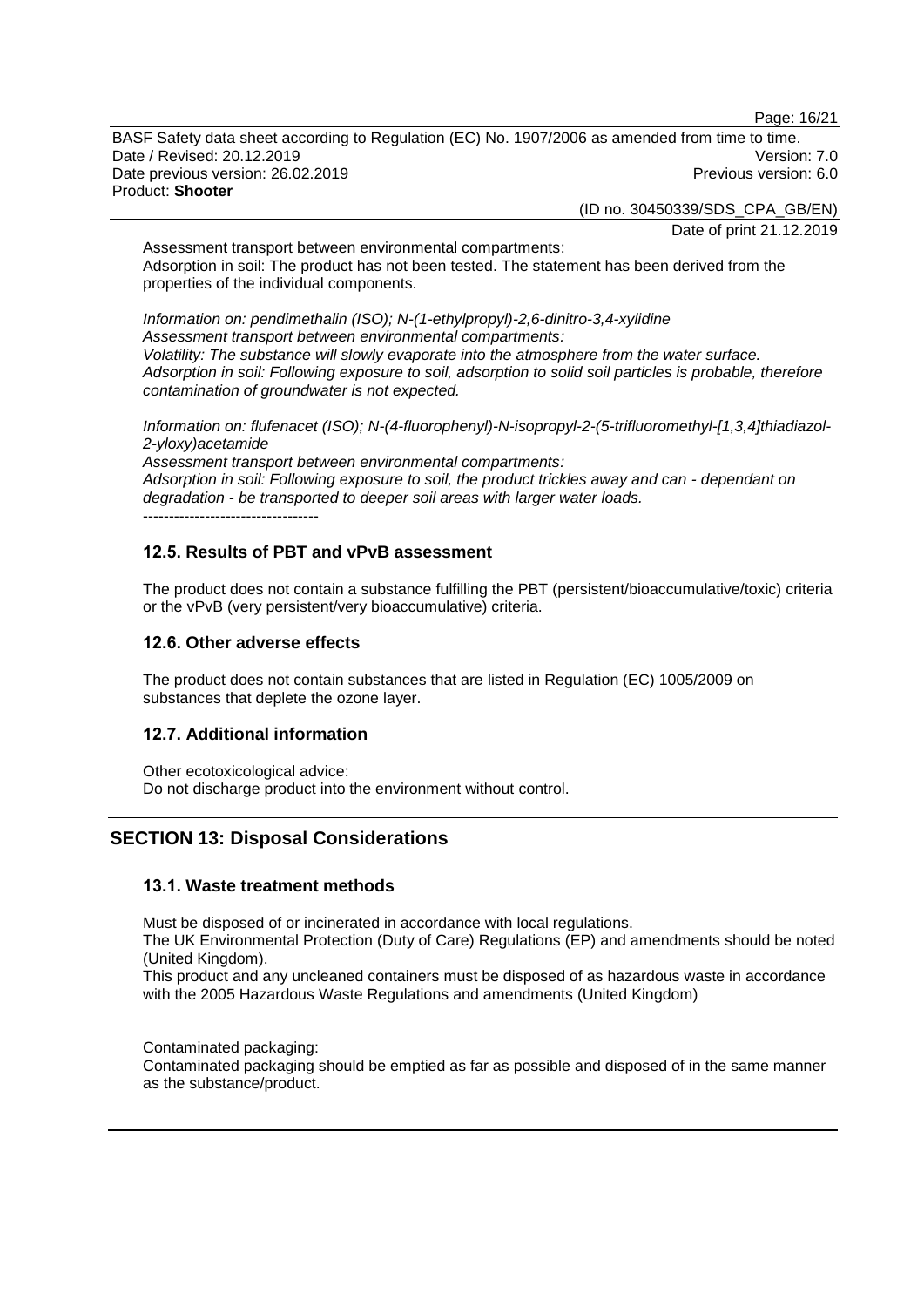Page: 17/21

BASF Safety data sheet according to Regulation (EC) No. 1907/2006 as amended from time to time. Date / Revised: 20.12.2019 Version: 7.0<br>Date previous version: 26.02.2019 Version: 7.0 Date previous version: 26.02.2019 Product: **Shooter**

> (ID no. 30450339/SDS\_CPA\_GB/EN) Date of print 21.12.2019

**SECTION 14: Transport Information**

## **Land transport**

ADR

| UN number<br>UN proper shipping name:<br>Transport hazard class(es):<br>Packing group:<br>Environmental hazards:<br>Special precautions for<br>user: | <b>UN3082</b><br>ENVIRONMENTALLY HAZARDOUS SUBSTANCE, LIQUID,<br>N.O.S. (contains PENDIMETHALIN, SOLVENT NAPHTHA)<br>9, EHSM<br>III<br>yes<br>None known |
|------------------------------------------------------------------------------------------------------------------------------------------------------|----------------------------------------------------------------------------------------------------------------------------------------------------------|
| <b>RID</b>                                                                                                                                           |                                                                                                                                                          |
| UN number<br>UN proper shipping name:<br>Transport hazard class(es):                                                                                 | <b>UN3082</b><br>ENVIRONMENTALLY HAZARDOUS SUBSTANCE, LIQUID,<br>N.O.S. (contains PENDIMETHALIN, SOLVENT NAPHTHA)<br>9, EHSM                             |
| Packing group:<br>Environmental hazards:<br>Special precautions for<br>user:                                                                         | Ш<br>ves<br>None known                                                                                                                                   |
| Inland waterway transport<br><b>ADN</b>                                                                                                              |                                                                                                                                                          |
| UN number<br>UN proper shipping name:                                                                                                                | <b>UN3082</b><br>ENVIRONMENTALLY HAZARDOUS SUBSTANCE, LIQUID,<br>N.O.S. (contains PENDIMETHALIN, SOLVENT NAPHTHA)                                        |
| Transport hazard class(es):<br>Packing group:<br>Environmental hazards:<br>Special precautions for<br>user:                                          | 9, EHSM<br>Ш<br>ves<br>None known                                                                                                                        |
| <b>Transport in inland waterway vessel</b><br>Not evaluated                                                                                          |                                                                                                                                                          |

## **Sea transport**

IMDG UN number: UN 3082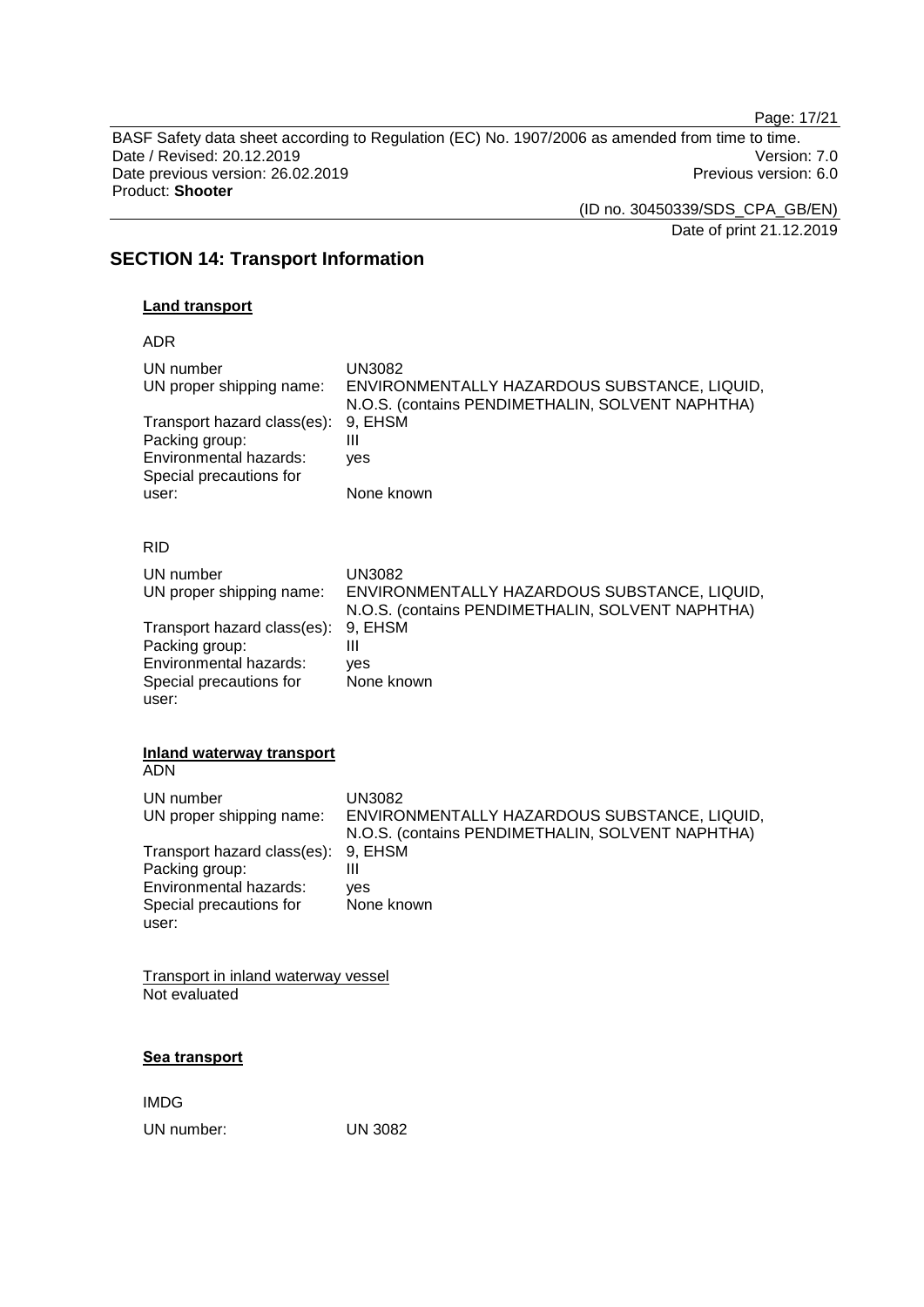Page: 18/21

BASF Safety data sheet according to Regulation (EC) No. 1907/2006 as amended from time to time. Date / Revised: 20.12.2019 Version: 7.0<br>Date previous version: 26.02.2019 Version: 7.0 Date previous version: 26.02.2019 Product: **Shooter**

(ID no. 30450339/SDS\_CPA\_GB/EN)

Date of print 21.12.2019

| UN proper shipping name:            | ENVIRONMENTALLY HAZARDOUS SUBSTANCE, LIQUID,     |
|-------------------------------------|--------------------------------------------------|
|                                     | N.O.S. (contains PENDIMETHALIN, SOLVENT NAPHTHA) |
| Transport hazard class(es): 9, EHSM |                                                  |
| Packing group:                      | Ш                                                |
| Environmental hazards:              | ves                                              |
|                                     | Marine pollutant: YES                            |
| Special precautions for             | None known                                       |
| user:                               |                                                  |

## **Air transport**

## IATA/ICAO

| UN number:                          | UN 3082                                          |
|-------------------------------------|--------------------------------------------------|
| UN proper shipping name:            | ENVIRONMENTALLY HAZARDOUS SUBSTANCE, LIQUID,     |
|                                     | N.O.S. (contains PENDIMETHALIN, SOLVENT NAPHTHA) |
| Transport hazard class(es): 9, EHSM |                                                  |
| Packing group:                      | Ш                                                |
| Environmental hazards:              | ves                                              |
| Special precautions for             | None known                                       |
| user:                               |                                                  |

## **14.1. UN number**

See corresponding entries for "UN number" for the respective regulations in the tables above.

#### **14.2. UN proper shipping name**

See corresponding entries for "UN proper shipping name" for the respective regulations in the tables above.

## **14.3. Transport hazard class(es)**

See corresponding entries for "Transport hazard class(es)" for the respective regulations in the tables above.

#### **14.4. Packing group**

See corresponding entries for "Packing group" for the respective regulations in the tables above.

#### **14.5. Environmental hazards**

See corresponding entries for "Environmental hazards" for the respective regulations in the tables above.

#### **14.6. Special precautions for user**

See corresponding entries for "Special precautions for user" for the respective regulations in the tables above.

# **14.7. Transport in bulk according to Annex II of MARPOL and the IBC Code**

Regulation: Not evaluated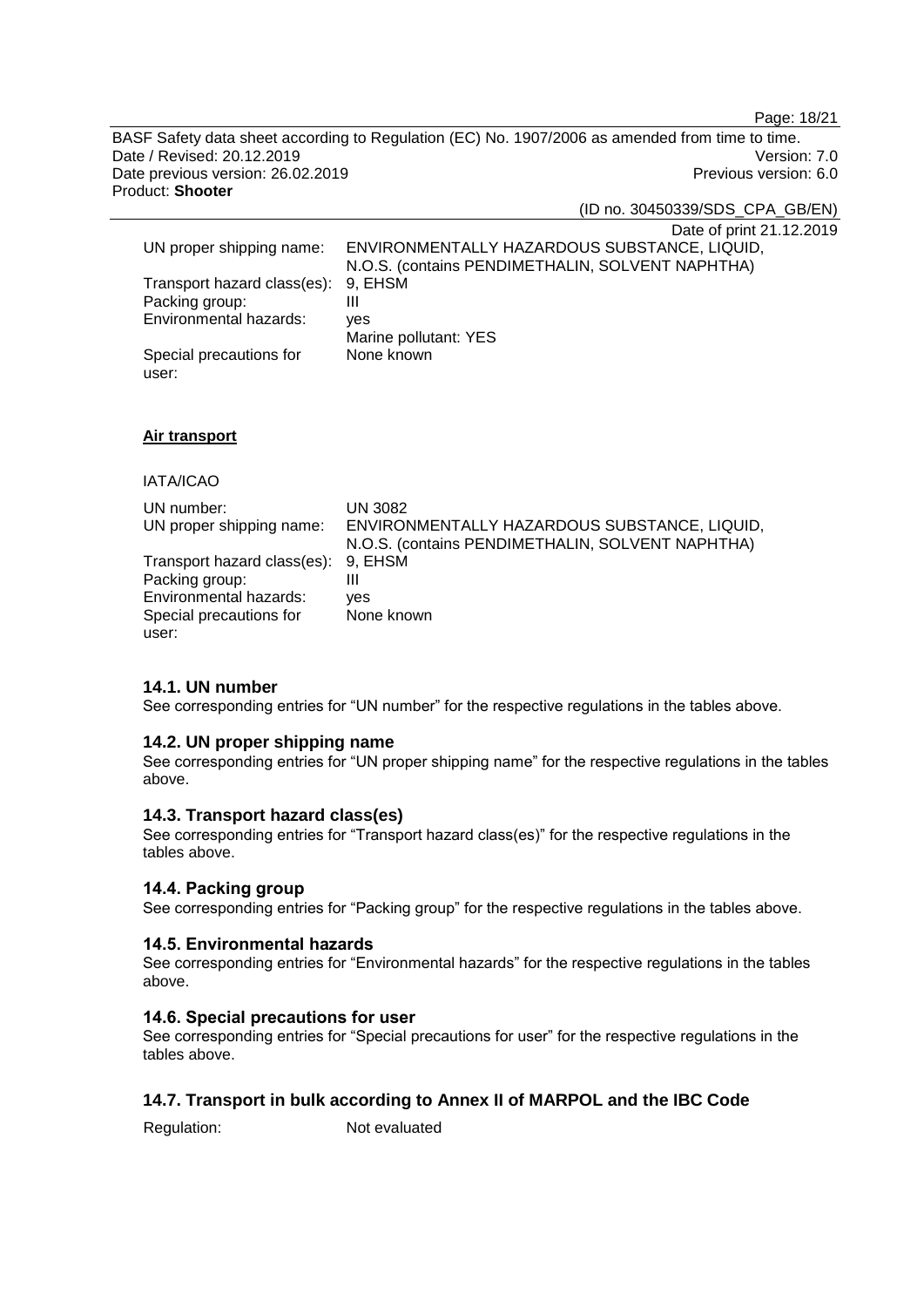Page: 19/21

BASF Safety data sheet according to Regulation (EC) No. 1907/2006 as amended from time to time. Date / Revised: 20.12.2019 Version: 7.0 Date previous version: 26.02.2019 **Previous version: 6.0** Previous version: 6.0 Product: **Shooter**

> (ID no. 30450339/SDS\_CPA\_GB/EN) Date of print 21.12.2019

| Shipment approved:  | Not evaluated |
|---------------------|---------------|
| Pollution name:     | Not evaluated |
| Pollution category: | Not evaluated |
| Ship Type:          | Not evaluated |

## **Further information**

This product is subject to the most recent edition of "The Carriage of Dangerous Goods and Use of Transportable Pressure Equipment Regulations" and their amendments (United Kingdom).

# **SECTION 15: Regulatory Information**

## **15.1. Safety, health and environmental regulations/legislation specific for the substance or mixture**

Prohibitions, Restrictions and Authorizations

Annex XVII of Regulation (EC) No 1907/2006: Number on List: 3

Directive 2012/18/EU - Control of Major Accident Hazards involving dangerous substances (EU): List entry in regulation: E1

This product is classified under the European CLP Regulation. (United Kingdom) The data should be considered when making any assessment under the Control of Substances Hazardous to Health Regulations (COSHH), and related guidance, for example, 'COSHH Essentials' (United Kingdom).

This product may be subject to the Control of Major Accident Hazards Regulations (COMAH), and amendments if specific threshold tonnages are exceeded (United Kingdom).

If other regulatory information applies that is not already provided elsewhere in this safety data sheet, then it is described in this subsection.

## **15.2. Chemical Safety Assessment**

Advice on product handling can be found in sections 7 and 8 of this safety data sheet.

# **SECTION 16: Other Information**

For proper and safe use of this product, please refer to the approval conditions laid down on the product label.

Full text of the classifications, including the hazard classes and the hazard statements, if mentioned in section 2 or 3:

| Asp. Tox.         | Aspiration hazard                              |
|-------------------|------------------------------------------------|
| Acute Tox.        | Acute toxicity                                 |
| Skin Corr./Irrit. | Skin corrosion/irritation                      |
| Aquatic Acute     | Hazardous to the aquatic environment - acute   |
| Aquatic Chronic   | Hazardous to the aquatic environment - chronic |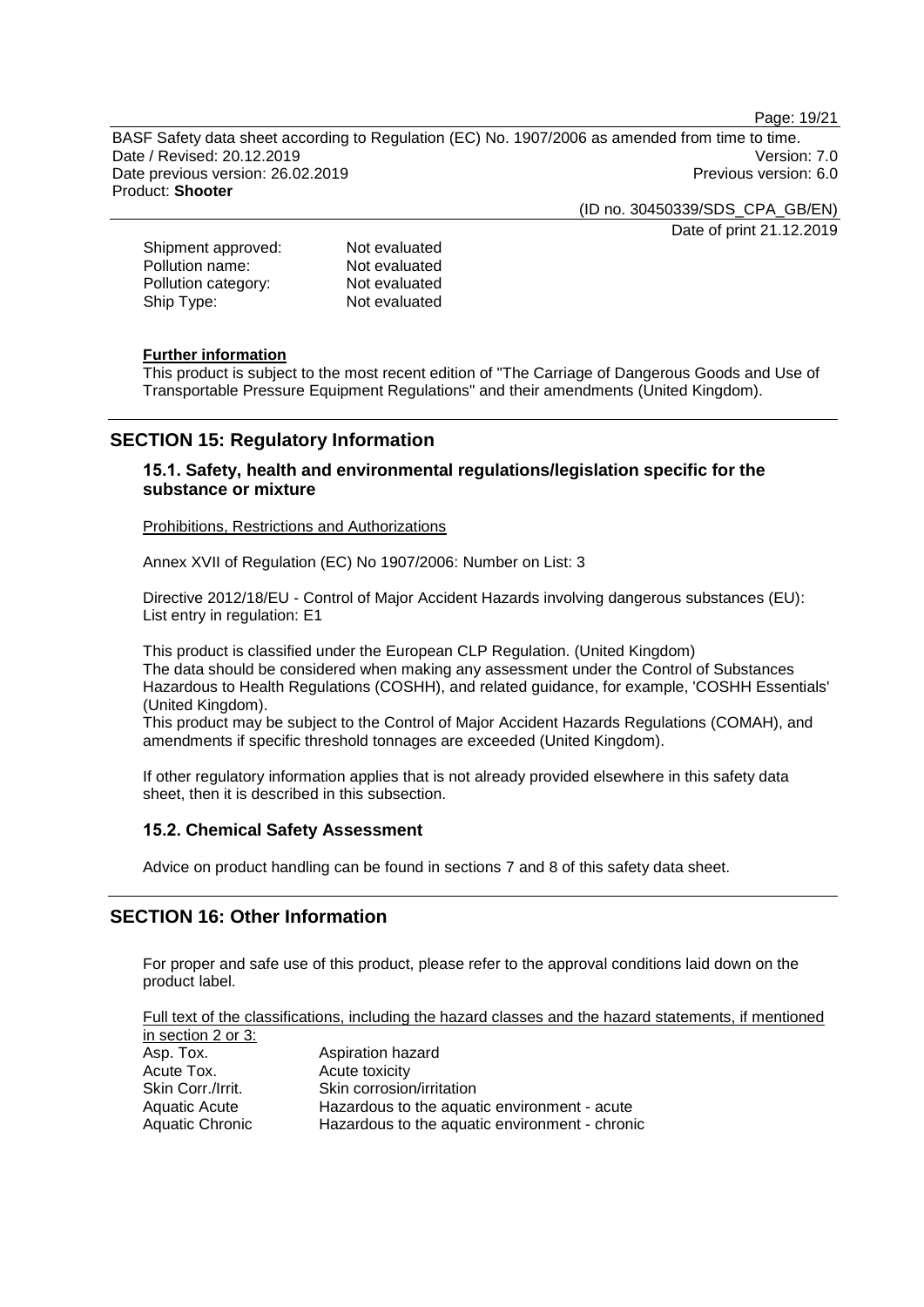Page: 20/21

BASF Safety data sheet according to Regulation (EC) No. 1907/2006 as amended from time to time. Date / Revised: 20.12.2019 Version: 7.0 Date previous version: 26.02.2019 **Previous version: 6.0** Previous version: 6.0 Product: **Shooter**

(ID no. 30450339/SDS\_CPA\_GB/EN)

Date of print 21.12.2019

| Skin Sens.       | Skin sensitization                                                  |
|------------------|---------------------------------------------------------------------|
| STOT RE          | Specific target organ toxicity - repeated exposure                  |
| Eye Dam./Irrit.  | Serious eye damage/eye irritation                                   |
| STOT SE          | Specific target organ toxicity - single exposure                    |
| Flam. Liq.       | Flammable liquids                                                   |
| Flam. Sol.       | Flammable solids                                                    |
| Carc.            | Carcinogenicity                                                     |
| H315             | Causes skin irritation.                                             |
| H302             | Harmful if swallowed.                                               |
| H <sub>304</sub> | May be fatal if swallowed and enters airways.                       |
| H400             | Very toxic to aquatic life.                                         |
| H410             | Very toxic to aquatic life with long lasting effects.               |
| <b>EUH401</b>    | To avoid risks to human health and the environment, comply with the |
|                  | instructions for use.                                               |
| H317             | May cause an allergic skin reaction.                                |
| H373             | May cause damage to organs (peripheral nervous system) through      |
|                  | prolonged or repeated exposure.                                     |
| H411             | Toxic to aquatic life with long lasting effects.                    |
| H318             | Causes serious eye damage.                                          |
| H312             | Harmful in contact with skin.                                       |
| H <sub>319</sub> | Causes serious eye irritation.                                      |
| H335             | May cause respiratory irritation.                                   |
| H <sub>226</sub> | Flammable liquid and vapour.                                        |
| H336             | May cause drowsiness or dizziness.                                  |
| H <sub>228</sub> | Flammable solid.                                                    |
| H351             | Suspected of causing cancer.                                        |
| <b>EUH066</b>    | Repeated exposure may cause skin dryness or cracking.               |

#### Abbreviations

ADR = The European Agreement concerning the International Carriage of Dangerous Goods by Road. ADN = The European Agreement concerning the International Carriage of Dangerous Goods by Inland waterways. ATE = Acute Toxicity Estimates. CAO = Cargo Aircraft Only. CAS = Chemical Abstract Service. CLP = Classification, Labelling and Packaging of substances and mixtures. DIN = German national organization for standardization. DNEL = Derived No Effect Level. EC50 = Effective concentration median for 50% of the population.  $EC = European$  Community.  $EN = European$  Standards. IARC = International Agency for Research on Cancer. IATA = International Air Transport Association. IBC-Code = Intermediate Bulk Container code. IMDG = International Maritime Dangerous Goods Code. ISO = International Organization for Standardization. STEL = Short-Term Exposure Limit. LC50 = Lethal concentration median for 50% of the population. LD50 = Lethal dose median for 50% of the population. TLV = Threshold Limit Value. MARPOL = The International Convention for the Prevention of Pollution from Ships. NEN = Dutch Norm. NOEC = No Observed Effect Concentration. OEL = Occupational Exposure Limit. OECD = Organization for Economic Cooperation and Development. PBT = Persistent, Bioaccumulative and Toxic. PNEC = Predicted No Effect Level. PPM = Parts per million. RID = The European Agreement concerning the International Carriage of Dangerous Goods by Rail. TWA = Time Weight Average. UN-number =  $\overline{UN}$  number at transport.  $\overline{VPVB}$  = very Persistent and very Bioaccumulative.

The data contained in this safety data sheet are based on our current knowledge and experience and describe the product only with regard to safety requirements. This safety data sheet is neither a Certificate of Analysis (CoA) nor technical data sheet and shall not be mistaken for a specification